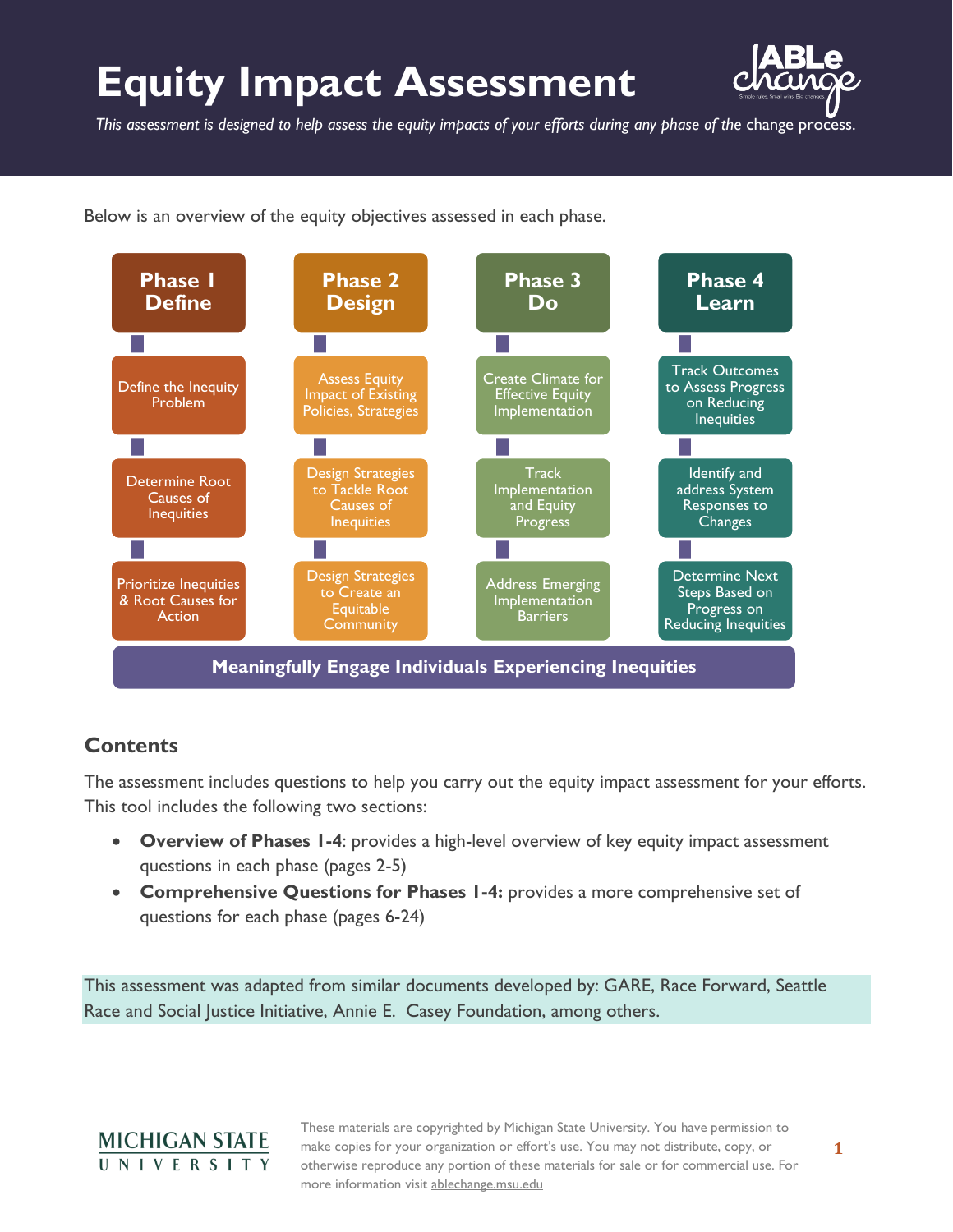

### **Overview of Phase 1:**

### **Define and Understand the Targeted Inequity Problem**

|                                                      | <b>1. Identify inequities</b><br>What inequities are creating the most disadvantage within your<br>community?                                                                                                                                              |  |  |
|------------------------------------------------------|------------------------------------------------------------------------------------------------------------------------------------------------------------------------------------------------------------------------------------------------------------|--|--|
|                                                      | 2. Determine who is experiencing these inequities<br>Who is experiencing these inequities? Who is most disadvantaged?                                                                                                                                      |  |  |
| <b>Define the Inequity</b><br><b>Problem</b>         | 3. Meaningfully engage residents in identifying inequities<br>Which inequities do local residents (particularly those from<br>marginalized groups) prioritize for change?                                                                                  |  |  |
|                                                      | 4. Select inequities to target for change<br>What inequities should be targeted for change?                                                                                                                                                                |  |  |
|                                                      | 5. Determine equity outcomes/indicators<br>What outcomes should be tracked to assess progress on reducing<br>these inequities?                                                                                                                             |  |  |
|                                                      |                                                                                                                                                                                                                                                            |  |  |
| <b>Determine Root</b><br><b>Causes of Inequities</b> | <b>6.</b> Identify root causes of inequities<br>What are the root causes of these inequities? Pay particular attention<br>to mindsets, policies/practices, resource allocations, and power<br>dynamics. How do these root causes contribute to inequities? |  |  |
|                                                      | 7. Meaningfully engage residents in identifying inequities<br>Which root causes do residents experiencing inequities identify and<br>prioritize for change?                                                                                                |  |  |
|                                                      |                                                                                                                                                                                                                                                            |  |  |
| <b>Prioritize Inequities</b>                         | 8. Prioritize root causes to target for change<br>Which root causes should you target for change? Which groups would<br>be advantaged or disadvantaged if these root causes were addressed?                                                                |  |  |
| and Root Causes<br>for Action                        | 9. Determine root cause outcomes/indicators<br>What outcomes should be tracked to assess progress on reducing<br>these root causes?                                                                                                                        |  |  |
|                                                      |                                                                                                                                                                                                                                                            |  |  |

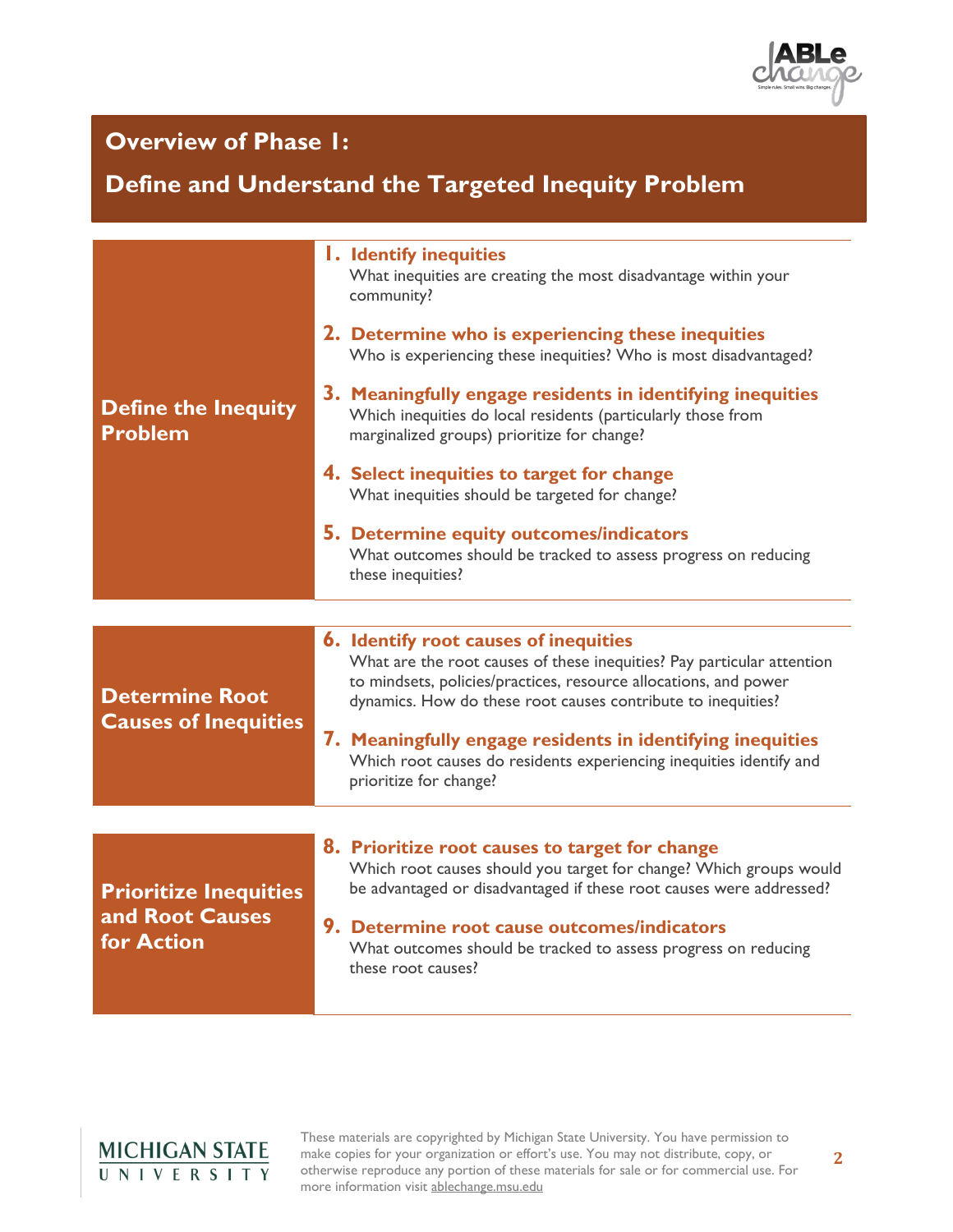

### **Overview of Phase 2: Design Powerful Strategies**

| <b>Assess Equity</b><br><b>Impact of Existing</b><br><b>Policies, Practices,</b><br><b>Budgets, Plans, and</b><br><b>Decisions</b> | 1. Identify existing policy, practice, budget, plan, or decision<br>What existing or previously developed policy, budget decision,<br>practice/program, or community plan do you want to assess?<br>2. Identify potential impacts<br>What potential positive and negative impacts does this policy, budget,<br>practice, or plan create?<br>3. Identify affected groups<br>Which local groups of people or neighborhoods are/will be most<br>advantaged and disadvantaged?<br>4. Address potential impacts/consequences<br>How can you ensure positive impacts and eliminate or minimize<br>negative impacts for those experiencing the greatest inequities?<br>5. Identify and address cumulative impacts<br>How can you address/enhance cumulative impacts emerging from<br>interactions with other strategies/plans in the region? |
|------------------------------------------------------------------------------------------------------------------------------------|---------------------------------------------------------------------------------------------------------------------------------------------------------------------------------------------------------------------------------------------------------------------------------------------------------------------------------------------------------------------------------------------------------------------------------------------------------------------------------------------------------------------------------------------------------------------------------------------------------------------------------------------------------------------------------------------------------------------------------------------------------------------------------------------------------------------------------------|
| <b>Design Strategies</b><br>to Tackle Root<br><b>Causes of Inequities</b>                                                          | 6. Design powerful strategies to address the root causes of<br>local inequities<br>How can your proposed strategies address structural causes of<br>inequities?<br>7. Anticipate and address unintended consequences<br>How can you anticipate and address positive or negative unanticipated<br>consequences of your strategies for those experiencing inequities?                                                                                                                                                                                                                                                                                                                                                                                                                                                                   |
| <b>Design Strategies</b><br>to Create an<br><b>Equitable</b><br><b>Community</b>                                                   | 8. Design strategies to enhance local power and capacity<br>How can your strategies enhance social/connective, economic, political,<br>and learning power and capacity for those experiencing inequities?<br>9. Design strategies to promote shared accountability<br>How can your strategies promote shared community accountability for<br>promoting local equity in wellbeing?                                                                                                                                                                                                                                                                                                                                                                                                                                                     |

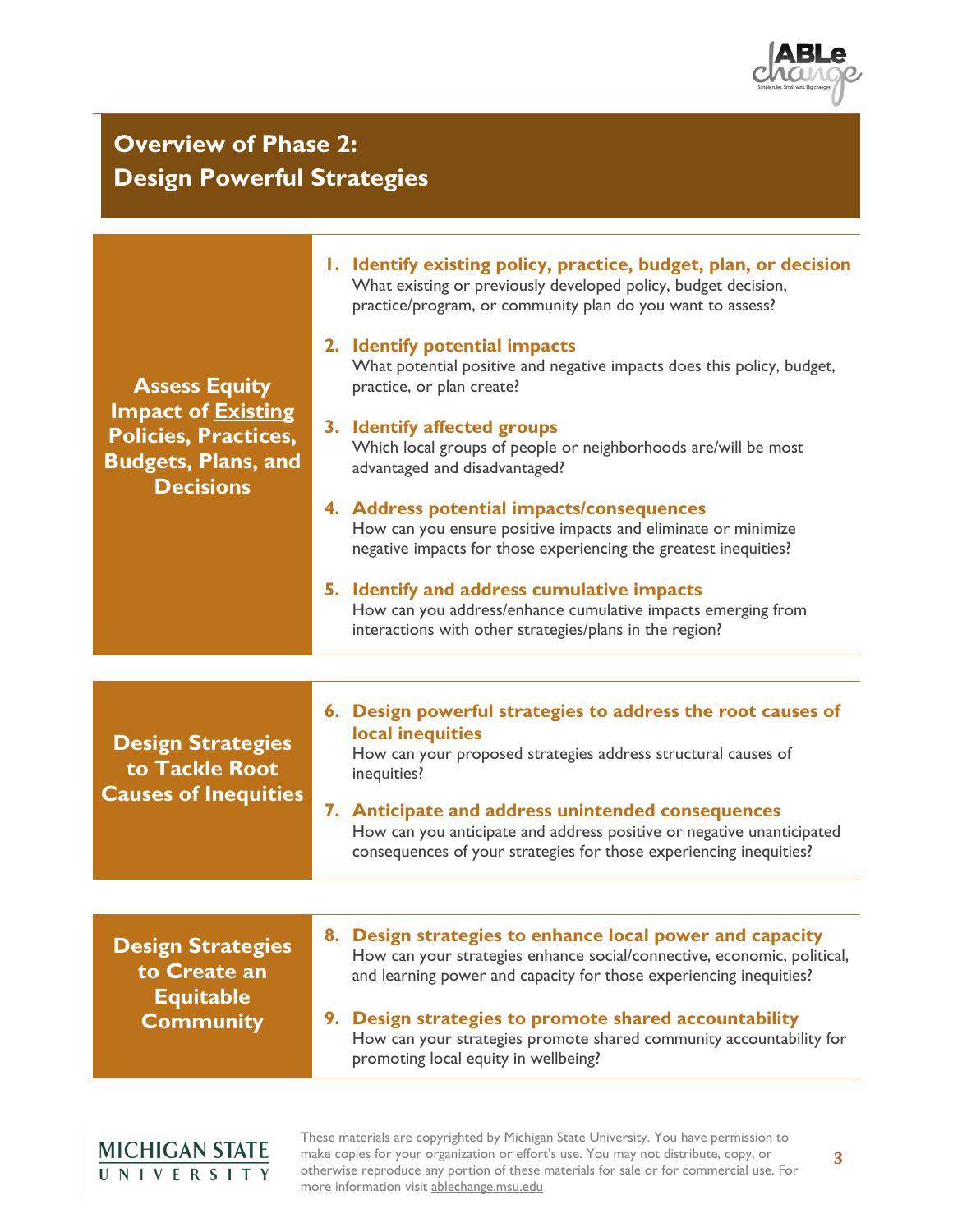

### **Overview of Phase 3:**

**Support Effective Implementation of Equity Efforts**

| I. Identify relevant partners<br>How will you meaningfully and authentically engage groups experiencing<br>targeted inequities (in addition to other relevant community partners) in<br>carrying out this strategy?<br>2. Promote diffusion of equity strategies<br>How can you spread the word about this strategy to all relevant people<br>who need to adopt it - including those experiencing targeted inequities?<br>3. Support effective use of equity strategies<br>What skills, knowledge, and capacities do local stakeholders and settings<br>still need to effectively carry out your equity strategies? How will you<br>build these capacities?<br>4. Ensure equity dose<br>How can you ensure your strategies will reach and benefit those<br>experiencing the greatest inequities, given their unique needs and<br>circumstances? How can you ensure your strategies will have a strong<br>enough impact to shift root causes driving local inequities? |
|-----------------------------------------------------------------------------------------------------------------------------------------------------------------------------------------------------------------------------------------------------------------------------------------------------------------------------------------------------------------------------------------------------------------------------------------------------------------------------------------------------------------------------------------------------------------------------------------------------------------------------------------------------------------------------------------------------------------------------------------------------------------------------------------------------------------------------------------------------------------------------------------------------------------------------------------------------------------------|
| 5. Gather rapid feedback on implementation of equity<br>strategies<br>What rapid feedback data will you gather to assess the implementation<br>of your strategies?                                                                                                                                                                                                                                                                                                                                                                                                                                                                                                                                                                                                                                                                                                                                                                                                    |
|                                                                                                                                                                                                                                                                                                                                                                                                                                                                                                                                                                                                                                                                                                                                                                                                                                                                                                                                                                       |
| 6. Make sense of feedback<br>How will you authentically engage groups experiencing targeted<br>inequities in making sense of implementation feedback and designing<br>ways to address emerging implementation barriers?<br>7. Adapt quickly to implementation barriers<br>How will you ensure relevant individuals and settings address emerging<br>implementation barriers affecting your equity strategies?                                                                                                                                                                                                                                                                                                                                                                                                                                                                                                                                                         |
|                                                                                                                                                                                                                                                                                                                                                                                                                                                                                                                                                                                                                                                                                                                                                                                                                                                                                                                                                                       |

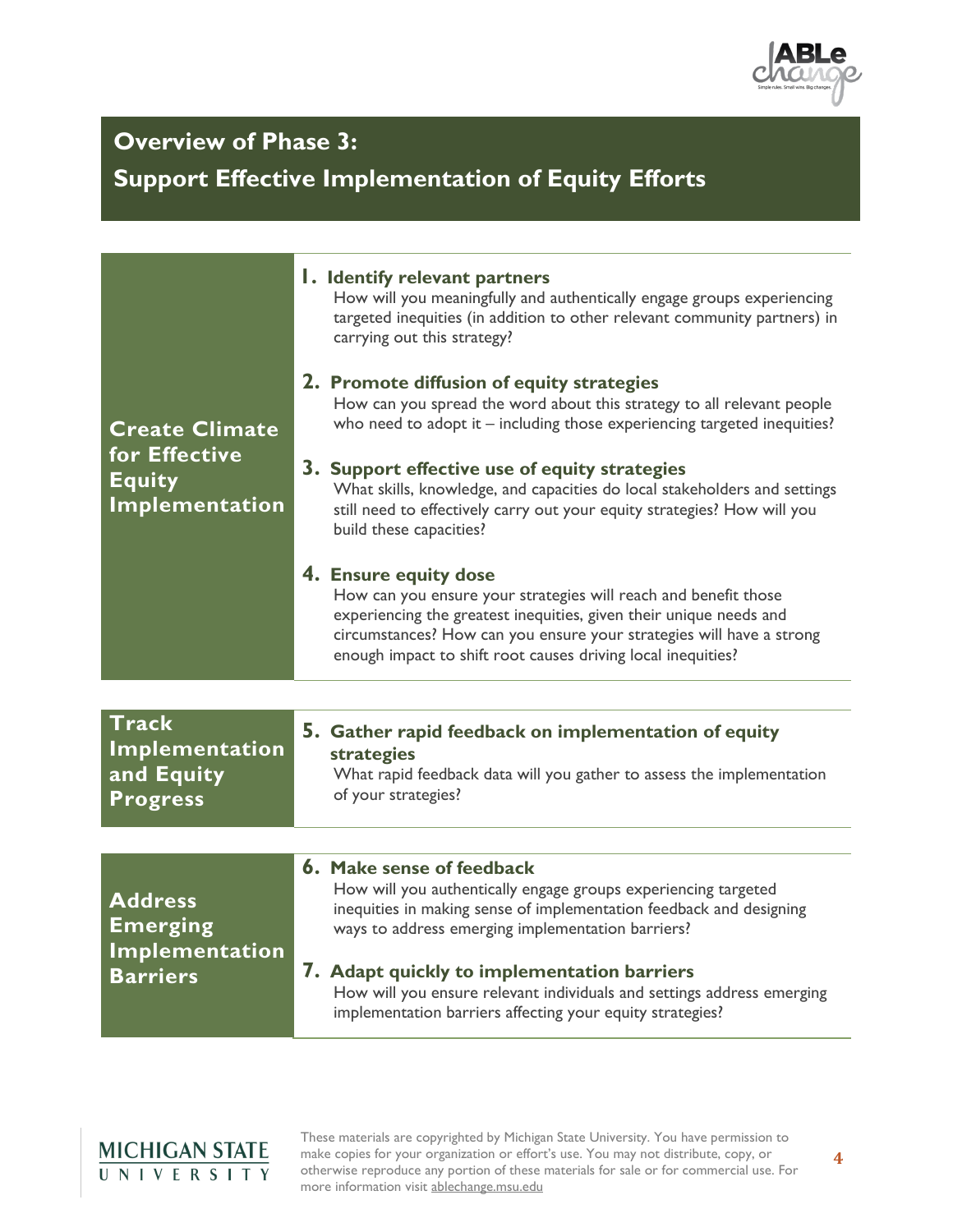

# **Overview of Phase 4:**

### **Learn about Impact of Equity Efforts**

| <b>Track</b><br><b>Outcomes to</b><br><b>Assess Progress</b><br>in Reducing<br><b>Inequities</b>                         | <b>1. Identify equity outcomes</b><br>What outcomes and indicators did you select to track progress on<br>reducing your targeted inequities and root causes?<br>2. Gather equity data<br>How will you collect new or secondary disaggregated data (qualitative<br>and/or quantitative) to assess changes in your targeted inequities and<br>root causes? How will you engage groups experiencing inequities in these<br>processes?                                                                                                  |
|--------------------------------------------------------------------------------------------------------------------------|-------------------------------------------------------------------------------------------------------------------------------------------------------------------------------------------------------------------------------------------------------------------------------------------------------------------------------------------------------------------------------------------------------------------------------------------------------------------------------------------------------------------------------------|
|                                                                                                                          |                                                                                                                                                                                                                                                                                                                                                                                                                                                                                                                                     |
| <b>Identify and</b><br><b>Address</b><br><b>Systems</b><br><b>Responses to</b><br>Change                                 | 3. Track emerging system responses<br>What process will you put in place to track how the system is<br>responding to your equity strategies? To what extent are you seeing<br>positive or negative system responses to your equity strategies?<br>4. Adapt quickly to system responses<br>How will you share feedback on emerging system responses with<br>relevant stakeholders and settings in a position to address them? How<br>will you engage groups experiencing inequities in helping to address these<br>system responses? |
|                                                                                                                          |                                                                                                                                                                                                                                                                                                                                                                                                                                                                                                                                     |
|                                                                                                                          |                                                                                                                                                                                                                                                                                                                                                                                                                                                                                                                                     |
| <b>Determine</b><br><b>Next Steps</b><br><b>Based on</b><br><b>Progress in</b><br><b>Reducing</b><br><b>Inequalities</b> | 5. Make sense of equity progress<br>To what extent are your targeted inequities and root causes starting to<br>shift? Why are these shifts happening or not happening?                                                                                                                                                                                                                                                                                                                                                              |
|                                                                                                                          | <b>6.</b> Adapt quickly to equity progress<br>How will you engage groups experiencing inequities (in addition to other<br>relevant community partners) in determining next steps based on your<br>equity progress?                                                                                                                                                                                                                                                                                                                  |

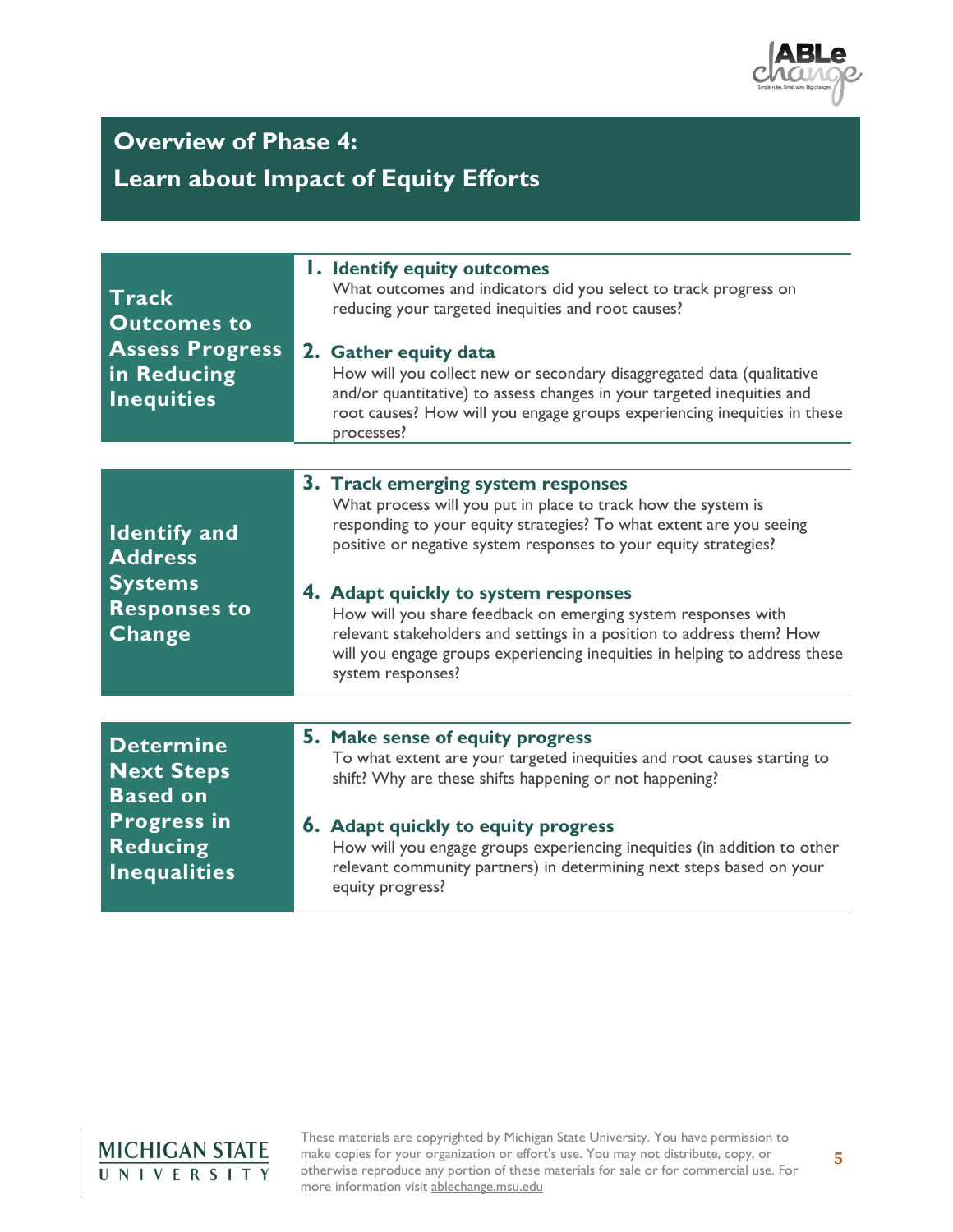

**Comprehensive Assessment Questions for Phase 1:** 

**Defining and Understanding the Targeted Inequity Problem**

# **Define the Inequity Problem**

### **1. Identify inequities in your community**

- a. What **problems or goals are prioritized** by your organization and/or the local community?
- Gather and examine disaggregated data to inform this question.

Identify additional data needed to reveal potential inequities.

- b. **What inequities** exist within these problems or goals?
- c. Which inequities are creating the **most disadvantage** within your community?

#### **2. Determine who is experiencing these inequities**

- a. **Which groups** are experiencing these local inequities? (See below for a list of groups commonly experiencing community inequities)
- b. Are different groups experiencing **different inequities**?
- c. Which groups are **disproportionally disadvantaged**? Which groups are more advantaged?
- d. Who in the community is experiencing **even greater inequities** because they belong to multiple disadvantaged groups? (e.g. race x age x gender)

#### **Tool: Identifying groups experiencing inequities**

Use this list as you consider which groups in your community may be experiencing inequities:

- D Age
- Race/Ethnicity
- Gender/Gender **Identity**
- $\Box$  Sexual Orientation
- **D** Religion
- **Education Level**
- $\Box$  Household Composition
- **O** Geographic Area/Neighborhood
- **English Language Proficiency**
- $\Box$  National Origin
- $\Box$  Documentation Status
- Disability Status
- $\Box$  Employment Status
- $\Box$  Income
- **Q** Connection to Services/Supports
- **D** Other

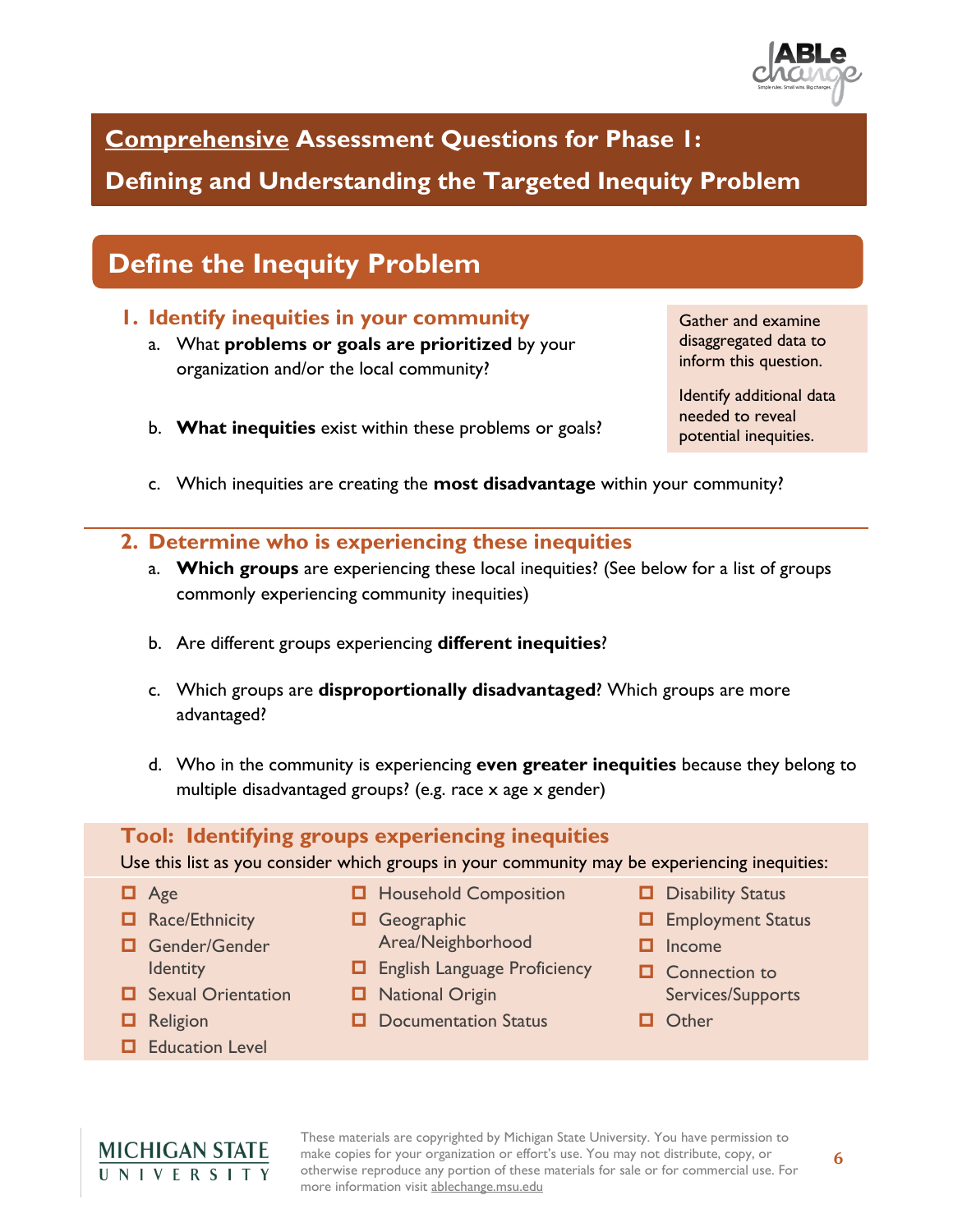

### **3. Meaningfully engage residents in identifying inequities**

- a. What **issues or goals** most concern marginalized residents and/or representatives from groups most affected by the targeted problems?
- b. Which inequities/disadvantages would these **groups prioritize** for change?
- **4. Select inequities to target for change** 
	- a. Given the above assessments, what inequities should be **targeted for change**?
	- b. Which **groups would benefit** if these inequities were eliminated? Would any **groups be disadvantaged**?
	- c. Are there **other disadvantages** within your community that are related to these inequities that should be prioritized for change as well?
	- d. By tackling these problems, to what extent will you make progress in creating a more **just and equitable community**?

#### **5. Determine equity outcome/indicators**

- a. What **would success look like** if these inequities/disadvantages were reduced/eliminated?
- b. What **outcomes and indicators** should be selected to track progress on reducing these inequities?
- c. What **data** can be used to assess these outcomes/indicators?

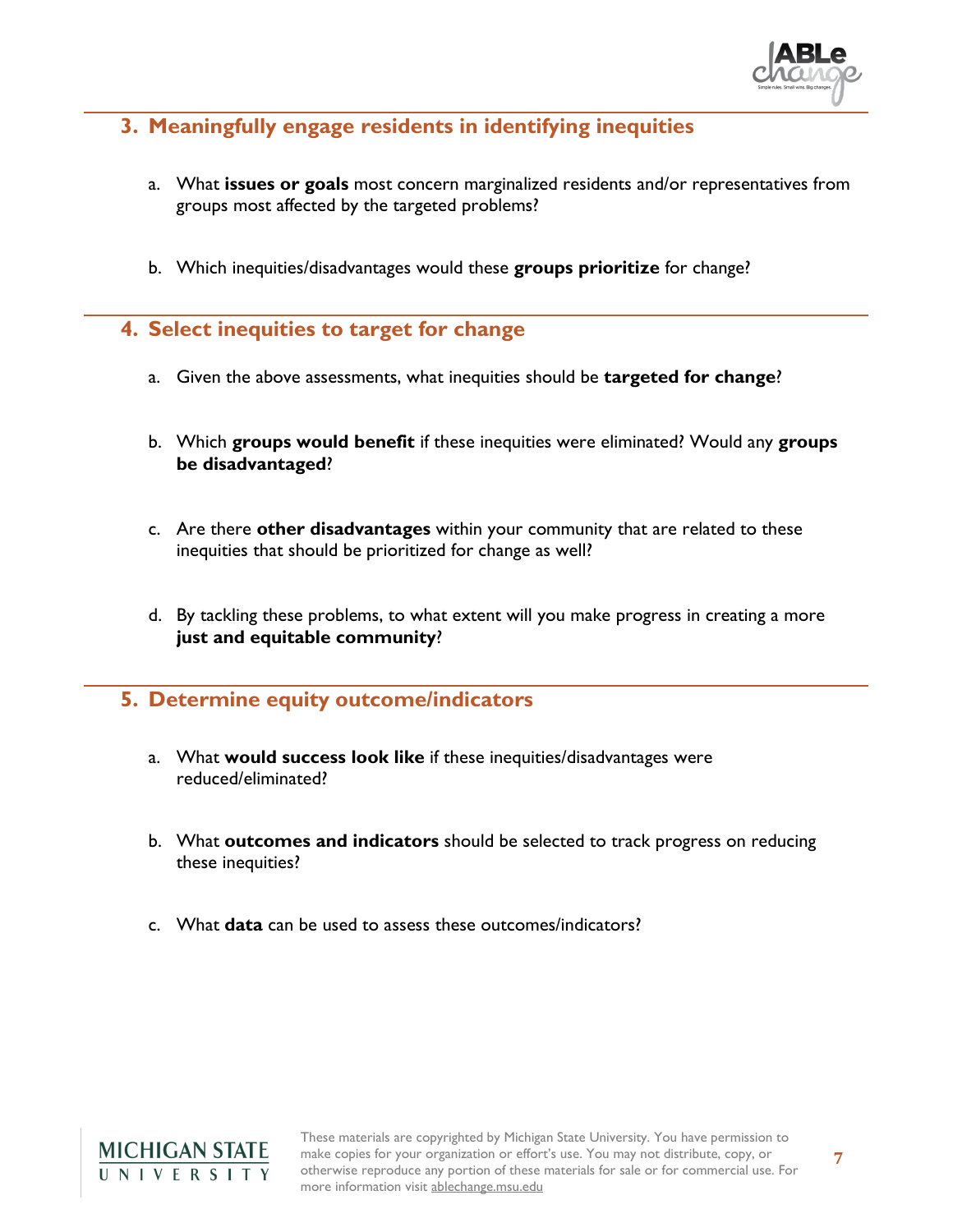

# **Determine Root Causes of Inequities**

### **6. Identify the root causes of inequities**

Use the system scan questions below to guide the exploration of the following:

- why certain groups are more disadvantaged than others
- how these root causes contribute to inequities
- organizations, settings and people most affected by inequities
- what is creating or maintaining these root causes

| <b>Inequity System Scan Questions</b> |                                                                                                                                                                                                                                                                                           |  |  |  |
|---------------------------------------|-------------------------------------------------------------------------------------------------------------------------------------------------------------------------------------------------------------------------------------------------------------------------------------------|--|--|--|
|                                       | I. What shared attitudes or beliefs contribute to or sustain these<br>inequities?                                                                                                                                                                                                         |  |  |  |
| <b>Mindsets</b>                       | Consider class, race, and gender-based beliefs, attitudes about individual<br>responsibility, attitudes about local organizations, stories people are telling<br>about people experiencing inequities and why those inequities exist,<br>resistance around addressing current inequities. |  |  |  |
|                                       | Who holds these beliefs/attitudes?<br>$\Omega$                                                                                                                                                                                                                                            |  |  |  |
|                                       | How do these beliefs contribute to targeted inequities? Who is<br>$\circ$<br>advantaged and how? Who is disadvantaged and how?                                                                                                                                                            |  |  |  |
|                                       | What other conditions are driving these attitudes and beliefs?<br>$\circ$                                                                                                                                                                                                                 |  |  |  |
|                                       | How are these mindsets interacting with other conditions to<br>O<br>exacerbate inequities?                                                                                                                                                                                                |  |  |  |
|                                       | 2. In what ways does the character and distribution of<br>opportunities and supports within the community contribute to<br>inequities?                                                                                                                                                    |  |  |  |
| <b>Components</b>                     | Consider issues such as accessibility, affordability, quality, cultural<br>competency, design of curriculum, demographics of service providers, and<br>range.                                                                                                                             |  |  |  |
|                                       | Who is advantaged by the current situation and how? Who is<br>$\circ$<br>disadvantaged and how?                                                                                                                                                                                           |  |  |  |
|                                       | What other conditions are driving the character and distribution<br>$\circ$<br>of local opportunities and supports?                                                                                                                                                                       |  |  |  |
|                                       | How is the character and distribution of local opportunities and<br>$\circ$<br>supports interacting with other conditions to exacerbate<br>inequities?                                                                                                                                    |  |  |  |
| <b>MICHIGAN STATE</b>                 | These materials are copyrighted by Michigan State University. You have permission to<br>make copies for your organization or effort's use. You may not distribute, copy, or<br>8                                                                                                          |  |  |  |

more information visit ablechange.msu.edu

UNIVERSITY

otherwise reproduce any portion of these materials for sale or for commercial use. For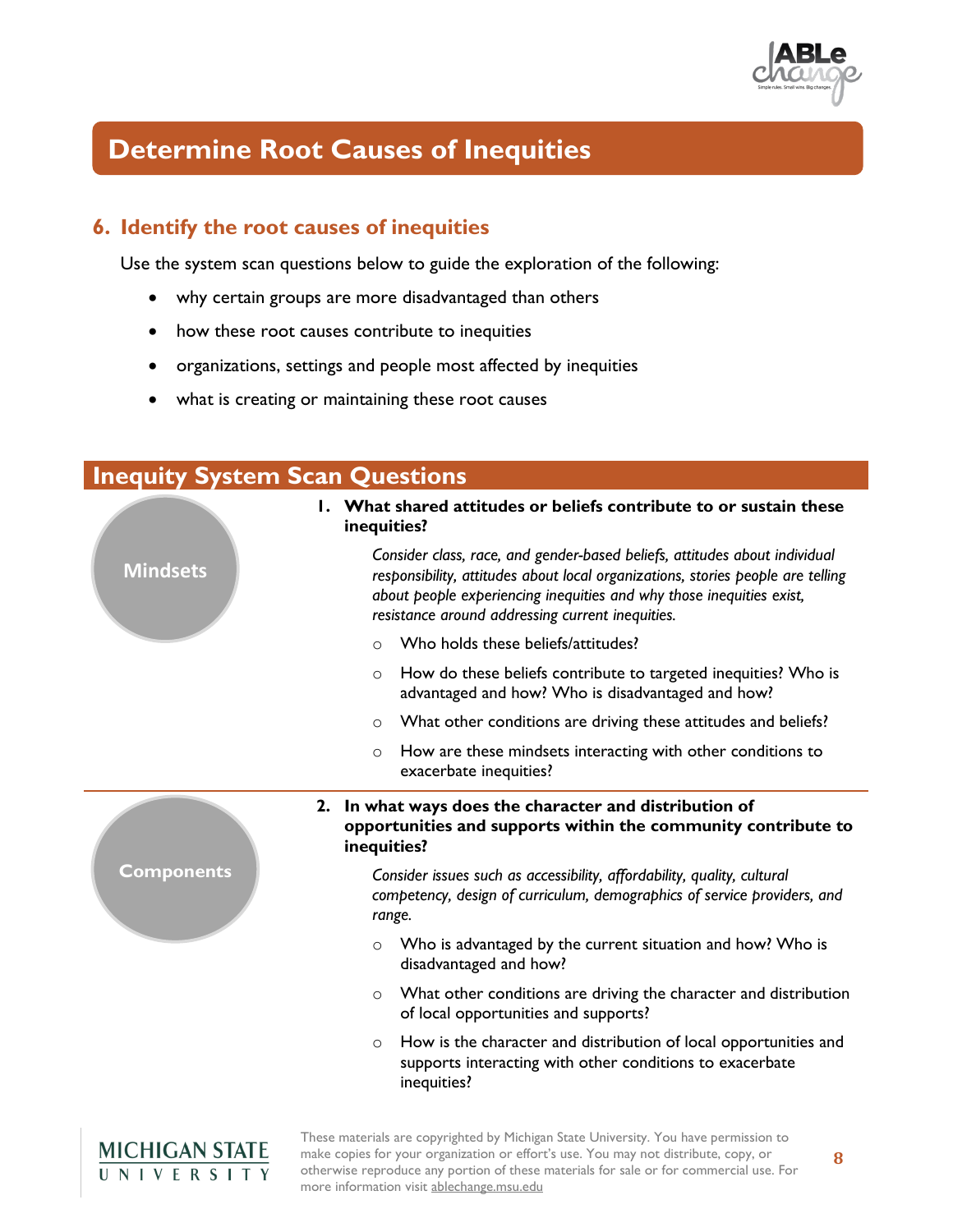



#### **3. To what extent are exchanges of information and resources (or lack thereof) across local stakeholders and organizations contributing to current inequities?**

*Consider service referrals, information on shared cases, evaluation data, colocation of staff, funding, etc. related to inter-organizational exchanges. Consider bonding and bridging capital related to inter-personal linkages.*

- o Who is advantaged by the current situation and how? Who is disadvantaged and how?
- o What other conditions are influencing current exchanges across stakeholders and organizations?
- o How are the current exchanges across stakeholders and organizations interacting with other conditions to exacerbate inequities?

#### **4. Which policies contribute to or create these inequities?**

*Consider local, state, and federal policies influencing who is advantaged and who is disadvantaged across a diversity of social determinant of health conditions. For example: incarceration and discipline practices, housing and development zoning guidelines, hiring policies, licensing requirements, resource and information flows, banking and lending, referral practices, eligibility requirements, rules, etc.*

- o How do these policies contribute to these inequities? Who is advantaged by these policies and how? Who is disadvantaged by these policies and how?
- o Who creates these policies? Which settings or organizations currently follow/use them?
- o How are these policies interacting with other conditions to exacerbate inequities?
- o What other conditions are driving these policies?

#### **5. In what ways does the current implementation of policies contribute to or create these inequities?**

*Consider effectiveness, consistency, dose, and reach of implementation.*

- o Who is advantaged by this situation and how? Who is disadvantaged and how?
- o Which settings or organizations are affected by this implementation situation?
- o How is the implementation of these policies interacting with other conditions to exacerbate inequities?
- o What other conditions are driving this implementation situation?



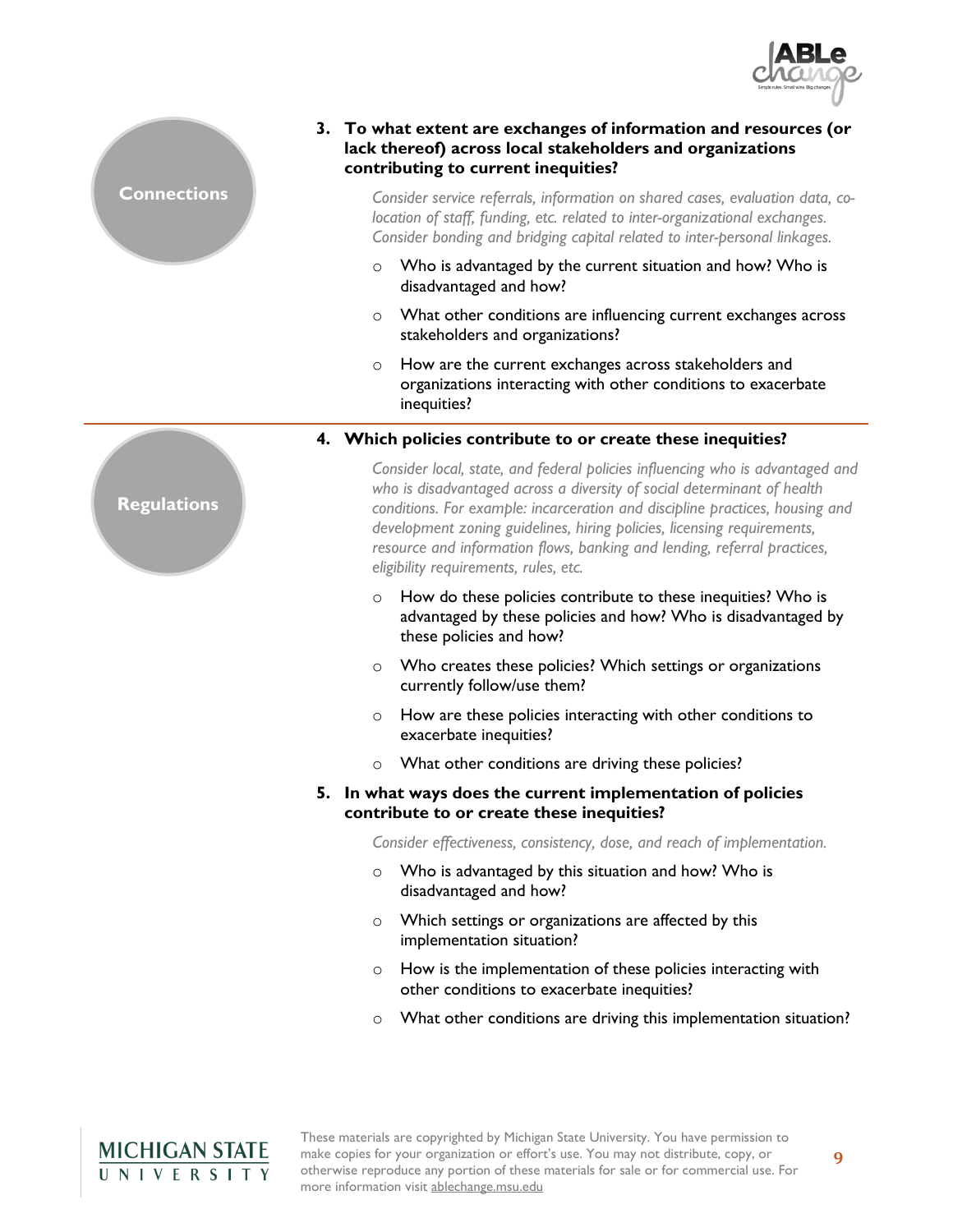

#### **6. In what ways do current budget allocations contribute to or create these inequities?**

*Consider budgets related to schools, city planning, transportation, child care, housing, job training, etc.*

- o Who is advantaged by these decisions and how? Who is disadvantaged and how?
- o Who makes these decisions? Which organizations or settings are impacted by these allocations?
- o How are these decisions interacting with other conditions to exacerbate inequities?
- o What other conditions are driving these decisions?
- **7. In what ways do allocations and distributions of community resources contribute to or create these inequities?**

*Consider the distribution of affordable housing, jobs, transportation, parks/rec, grocery stores, etc.*

- o Who is advantaged by these decisions and how? Who is disadvantaged and how?
- o Who makes these decisions?
- o How are these decisions interacting with other conditions to exacerbate inequities?
- o What other conditions are driving these decisions?
- **8. To what extent do local stakeholders have the skills and knowledge needed to actively engage in addressing local inequities?** 
	- o What skills or knowledge do you think service providers and leaders need? What skills or knowledge do individuals experiencing inequities need to fully engage as partners in solving this problem?

*Consider stakeholders' awareness of local inequities, understanding of structural drivers of inequity, cultural competency, skills in trauma-informed engagement, leadership skills, and systems thinking.*

- o How are stakeholders' current level of skills and knowledge interacting with other conditions to exacerbate inequities?
- o What other conditions are driving stakeholders' current level of skills and knowledge?



**Resources**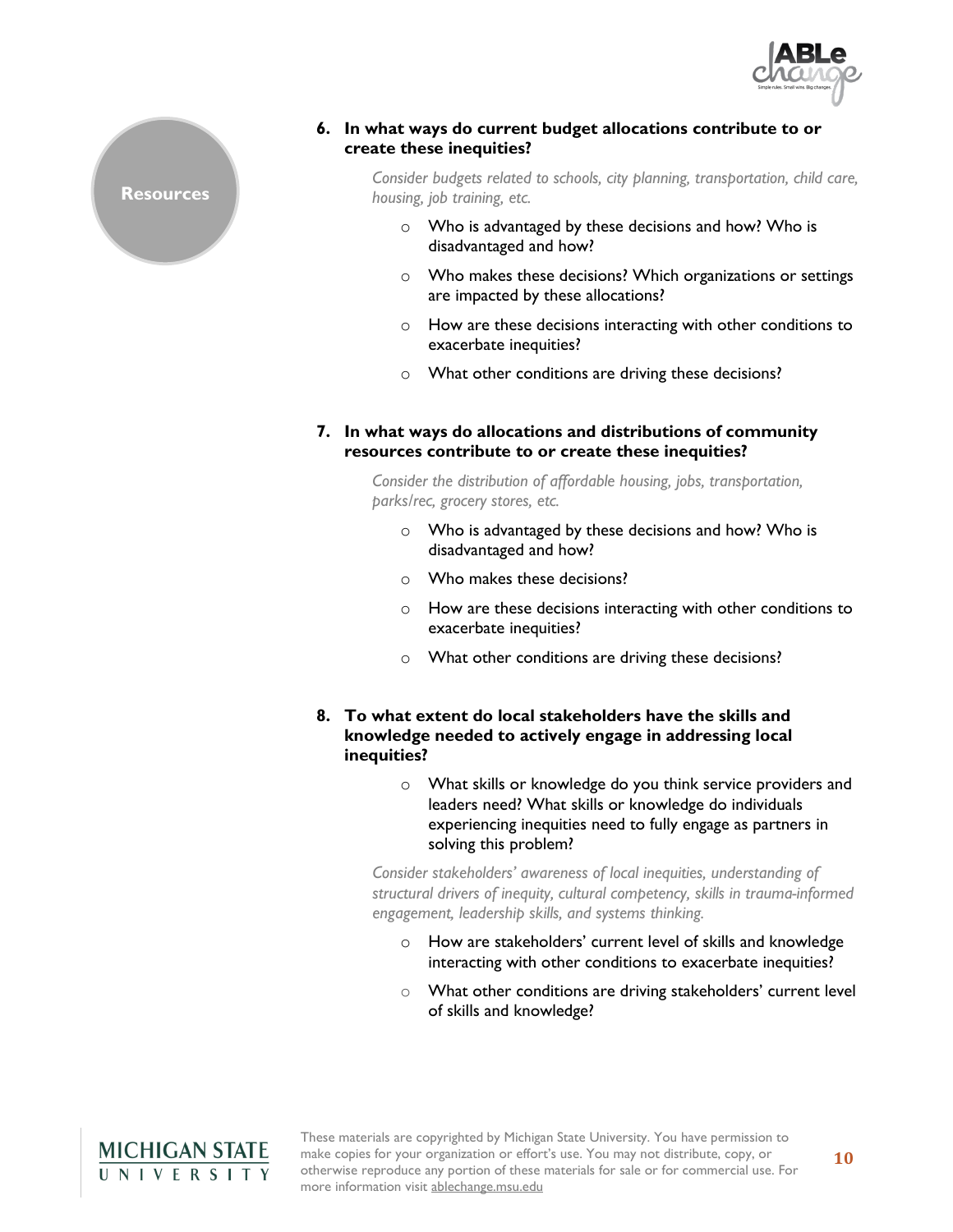



#### **9. In what ways does the distribution of or access to power and decision-making contribute to these inequities?**

*Consider who has power and influence in the community and who does not, and the extent to which this situation disadvantages marginalized groups. Consider the extent to which representatives from marginalized groups have voice, are valued, and are currently engaged in decision-making processes within the community.*

- o Where do these power imbalances occur?
- o Who is advantaged by these power imbalances and how? Who is disadvantaged and how?
- o How do power imbalances contribute to these inequities?
- o How do these power imbalances interact with other conditions to exacerbate inequities?
- o What other conditions are driving these power imbalances?

### **7. Meaningfully engage residents in identifying root causes**

- a. What are the root causes of inequities **identified by representatives** from affected groups?
- b. Which root causes do they **prioritize for change**?

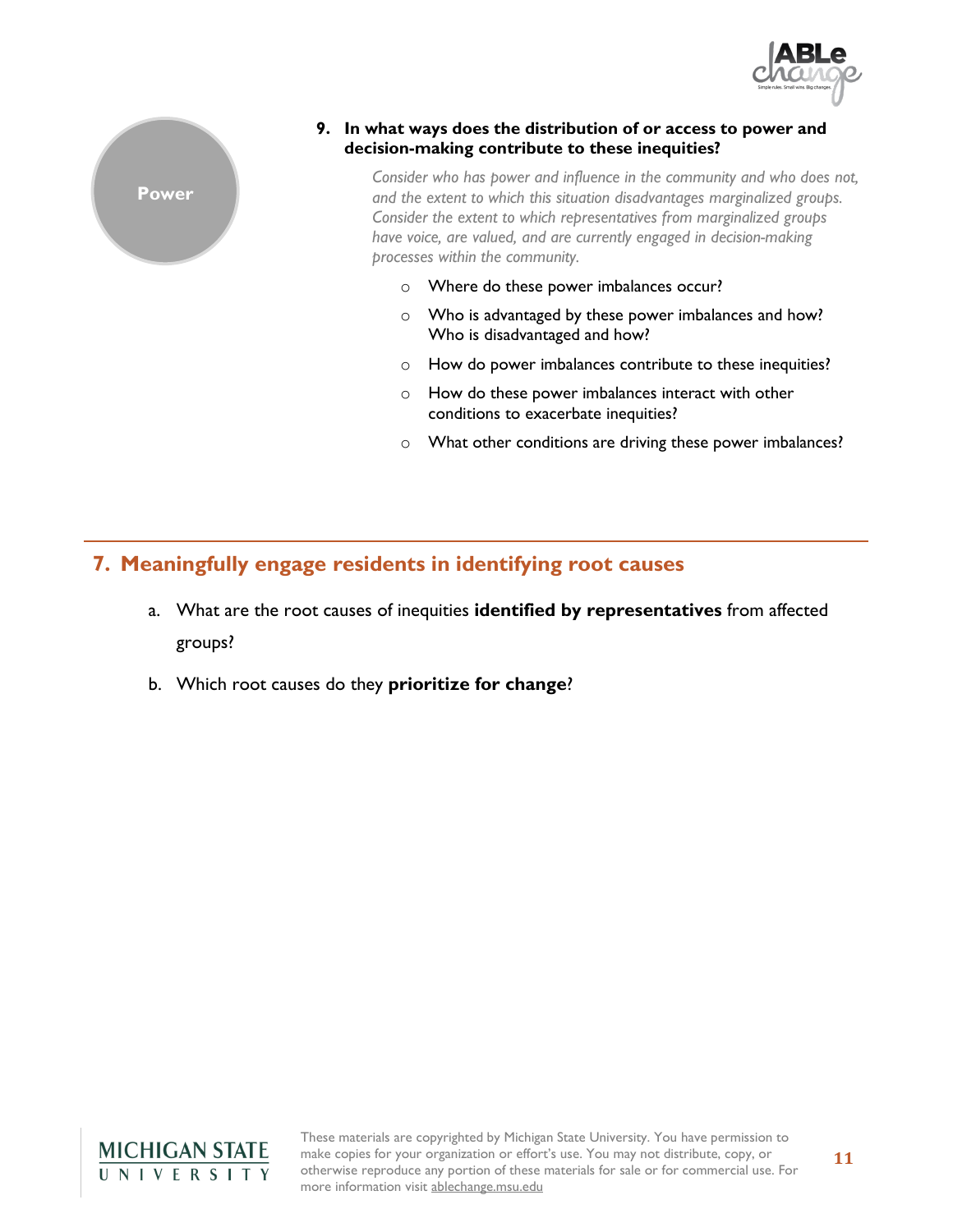

### **Prioritize Inequities and Root Causes for Action**

#### **8. Prioritize root causes to target for change**

- a. Which root causes of inequity are the **most important to tackle** (e.g., they have the biggest impact on your affected groups)?
- b. Identify **which groups would be advantaged and disadvantaged** if these root causes were addressed.
- c. What are possible **unintended consequences** of tackling these root causes?

#### **9. Determine root cause outcomes/indicators**

- a. What **would success look like** if the prioritized root causes of inequities/disadvantages were eliminated?
- b. What **outcomes and indicators** should be tracked to assess progress on reducing these root causes?
- c. What **data** can be collected to assess how your affected groups experience these shifts in root causes?

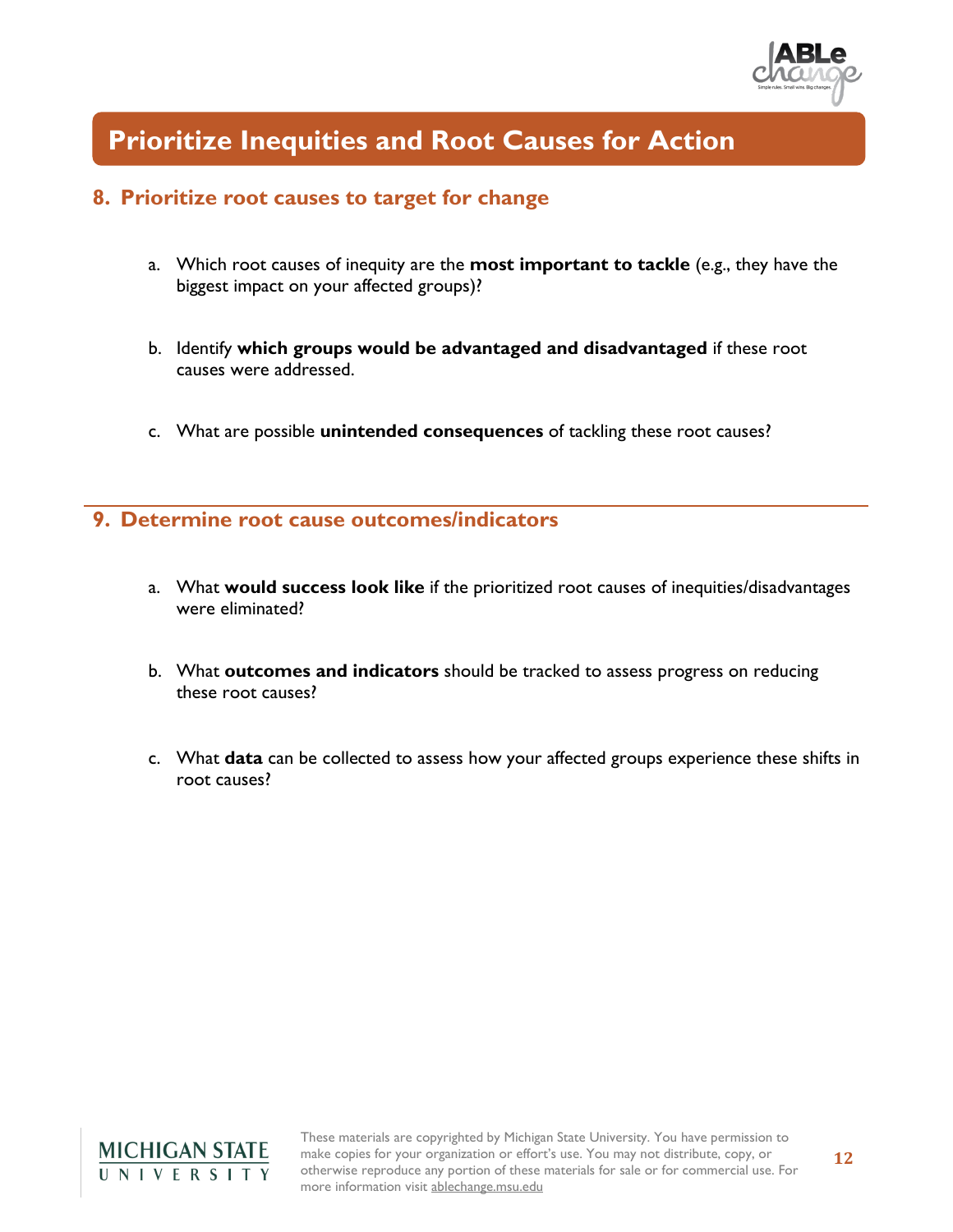

**Comprehensive Assessment Questions for Phase 2: Designing Powerful Strategies**

### **Assess Equity Impact of Existing Policies, Practices, Budgets, Plans, and Decisions**

The questions below support an assessment of the potential equity/inequity impacts of existing or previously developed policies, practices, and decisions.

#### **1. Identify existing policy, practice, budget, plan, or decision**

Existing or previously developed policy, budget decision, practice/program, or community plan to be assessed:

#### **2. Identify potential impacts**

- a. What **potential positive impacts** does this policy, budget, practice, or plan create?
	- How and why do these positive impacts emerge?
- b. What **potential negative impacts** does this policy, budget, practice, or plan create?
	- How and why do these negative impacts emerge?

#### **3. Identify affected groups**

- a. Which local groups of people or neighborhoods are/will be most:
	- **Advantaged** by this policy, budget, practice/program, or plan? Consider the following categories:

| Age<br>$\Box$ Race/Ethnicity                                         | Household<br>О<br>Composition                                         | Documentation<br><b>Status</b>                            |
|----------------------------------------------------------------------|-----------------------------------------------------------------------|-----------------------------------------------------------|
| Gender/Gender<br>Identity                                            | Geographic<br>Area/Neighborhood                                       | <b>Disability Status</b><br><b>Employment Status</b><br>О |
| <b>Sexual Orientation</b><br>Religion<br>ப<br><b>Education Level</b> | $\Box$ English Language<br>Proficiency<br><b>National Origin</b><br>ப | Income<br>Connection to<br>Services/Supports              |

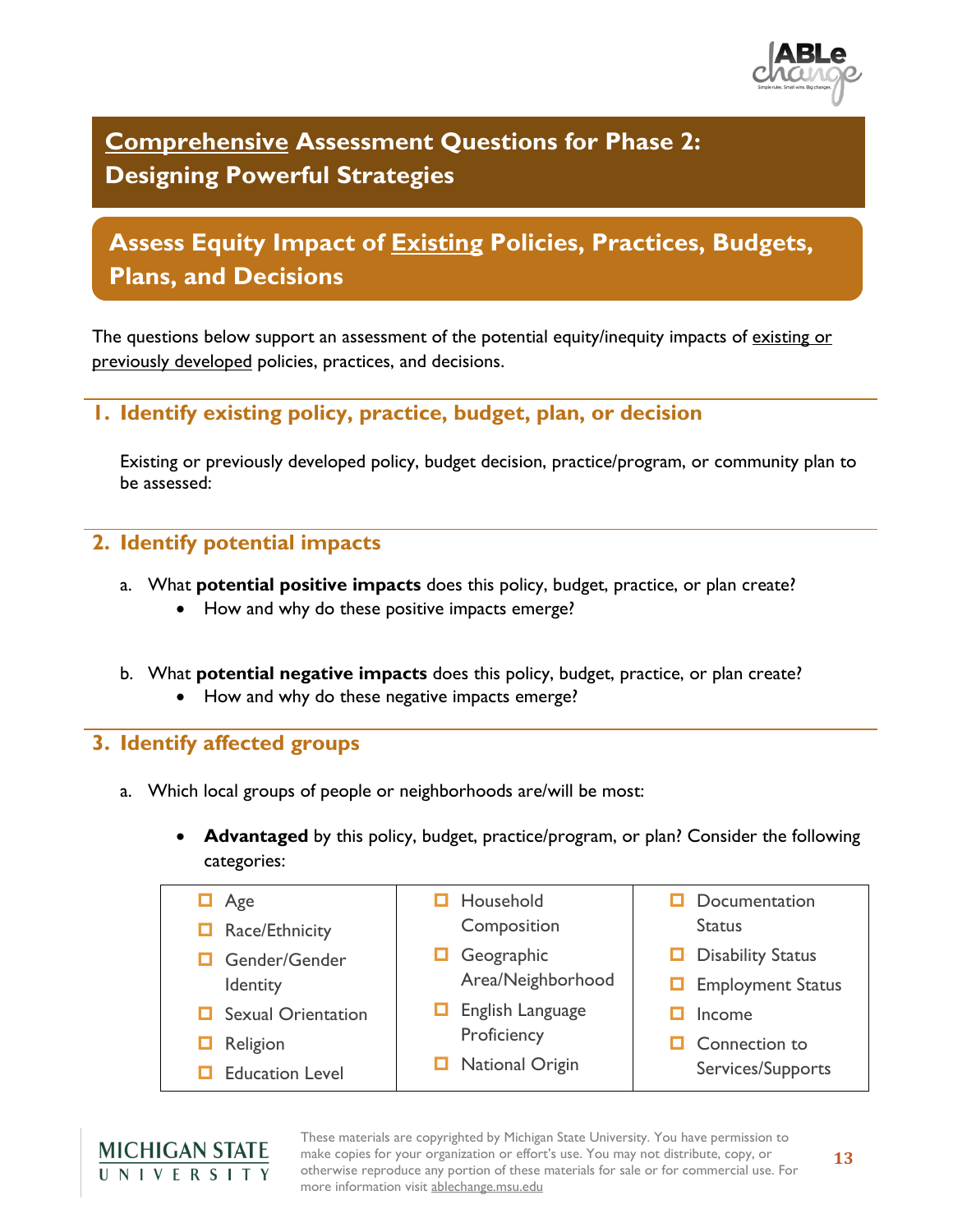

• **Disadvantaged** by this policy, budget, practice/program, or plan? Consider the following categories:

| $\Box$ Age                | Household                   | Documentation            |
|---------------------------|-----------------------------|--------------------------|
| $\Box$ Race/Ethnicity     | Composition                 | <b>Status</b>            |
| Gender/Gender             | Geographic                  | <b>Disability Status</b> |
| Identity                  | Area/Neighborhood           | $\Box$ Employment Status |
| $\Box$ Sexual Orientation | $\Box$ English Language     | Income                   |
| $\Box$ Religion           | Proficiency                 | Connection to            |
| $\Box$ Education Level    | <b>National Origin</b><br>ப | Services/Supports        |
|                           |                             |                          |

#### **4. Address potential impacts/consequences**

- a. How can you ensure **positive** impacts of this policy, budget, practice, or plan reach and benefit groups/neighborhoods experiencing inequities?
	- What **recommendations** do residents from groups/neighborhood experiencing inequities have about this situation?
- b. How can you eliminate or minimize **negative** impacts of this policy, budget, practice, or plan for local groups/neighborhoods – particularly those experiencing the greatest inequities?
	- How can you ensure this strategy **does not contribute to greater inequities** across these groups/neighborhoods (e.g., by ensuring disadvantaged groups are not more highly impacted by negative impacts from question 2 above)?
	- What **recommendations** do residents experiencing inequities and/or representatives from groups most affected by the targeted problem have about this situation?

#### **5. Identify and address cumulative impacts**

- a. Will there be any **cumulative impacts** (positive or negative) that emerge from the interaction between this strategy/plan and other strategies/plans in the region?
	- How can you address or enhance these impacts to promote equity?
- b. How will each group within your community **perceive this strategy**? How can you promote needed **partnerships and buy-in**?

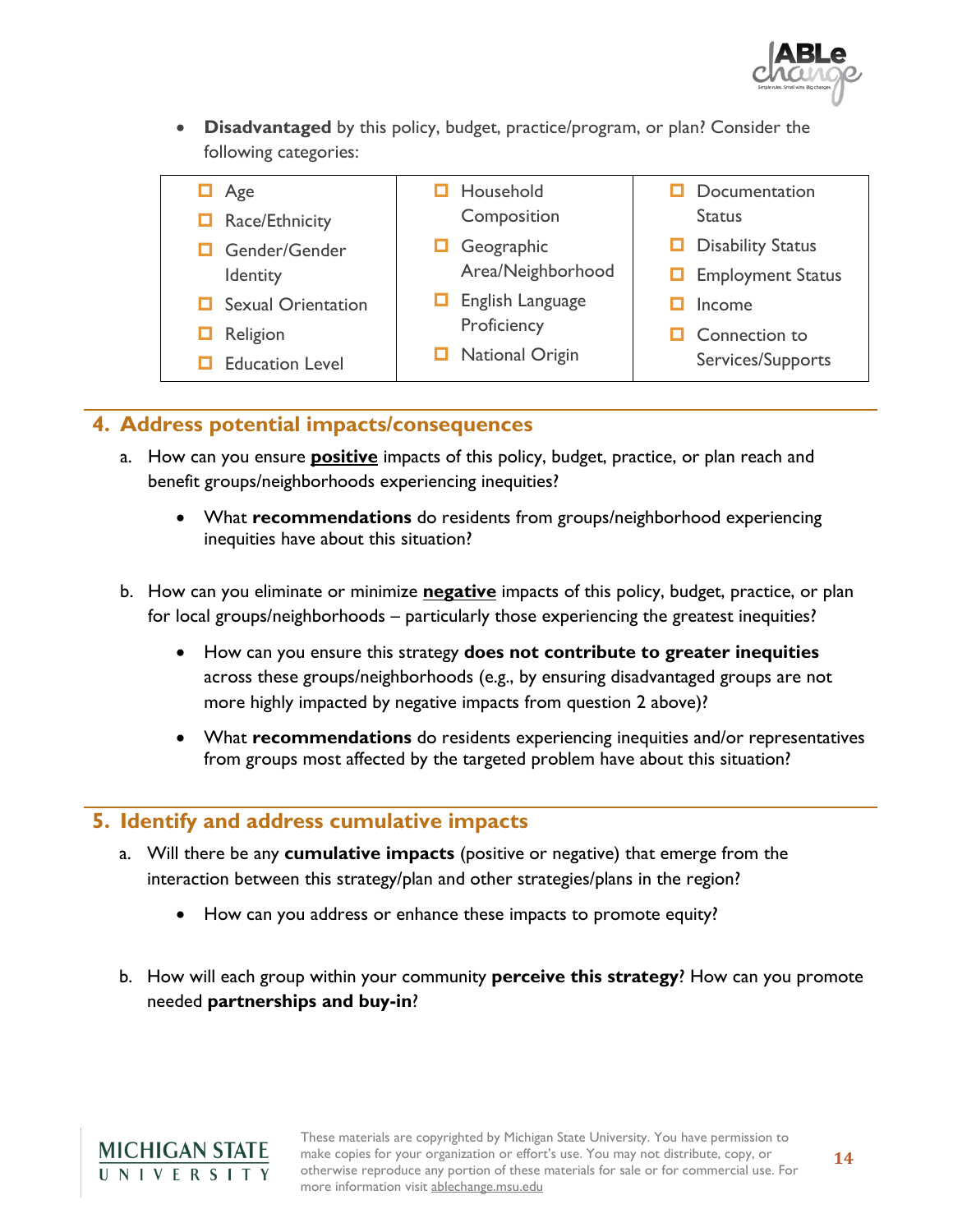

### **Equity Problem and Population Focus for New Strategies**

Summarize decisions from Define section of this Equity Impact Assessment tool below:

Describe your **targeted equity problem**:

Describe the **groups experiencing the worst outcomes** related to this problem:

Describe the prioritized **root causes** contributing to your targeted equity problem:

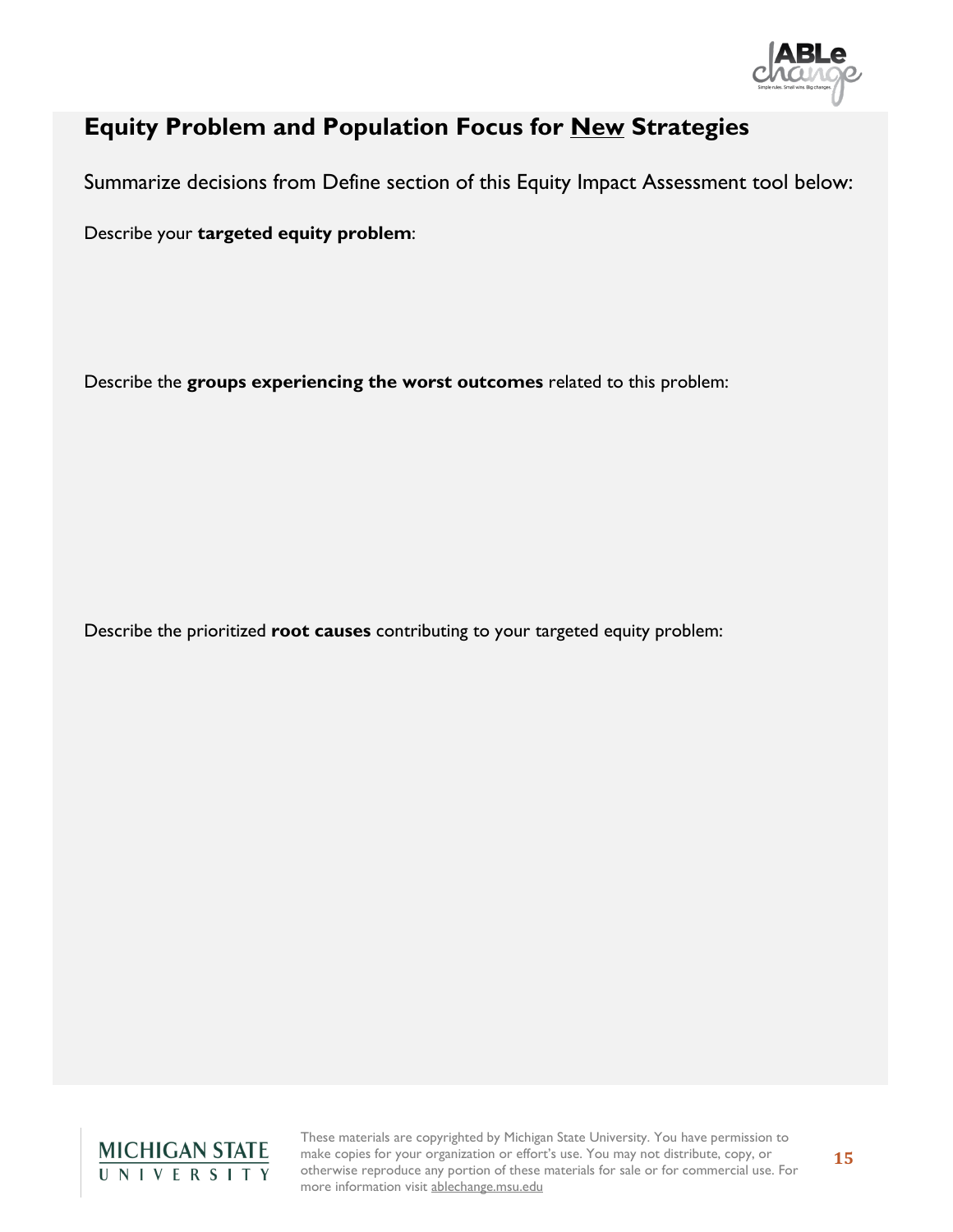

### **Design Strategies to Tackle Root Causes of Inequities**

### **6. Design powerful strategies to address the root causes of local inequities**

- a. Do your proposed strategies address the **prioritized root causes** and how they are contributing to local inequities?
	- o What could you add to your strategies to more effectively address these root causes of inequities?
- b. Do your proposed strategies address **HOW** racism and classism emerge in your prioritized root causes?
- c. Do your strategies help to reduce structural causes of inequity by promoting:
	- o **Distributive equity:** Resources, services, and opportunities are equitably distributed across the community
	- o **Quality equity**: Consistency and equity in the quality of existing services, supports, or opportunities across different groups and places
	- o **Procedural equity**: Consistency and equity in treatment or interactions with individuals from different groups
	- o **Contextual Equity**: Community conditions creating equitable outcomes are present in all neighborhoods (e.g., social determinants of health)
	- o **Influence Equity:** Individuals from different groups have equitable influence over decisions impacting their lives or communities
	- o **Informational Equity**: Disadvantaged individuals and the settings most connected to them have timely access to needed information
- d. What **recommendations** do residents experiencing inequities and/or representatives from groups most affected by the targeted problem have about how to design these strategies?

#### **7. Anticipate and address unintended consequences**

- a. Could your proposed strategies create any positive or negative **unintended consequences** for these groups of residents? If so, how can you enhance or address these consequences?
- b. What **ideas and recommendations** do residents and/or representatives from groups most affected by the targeted equity problems have about this situation?

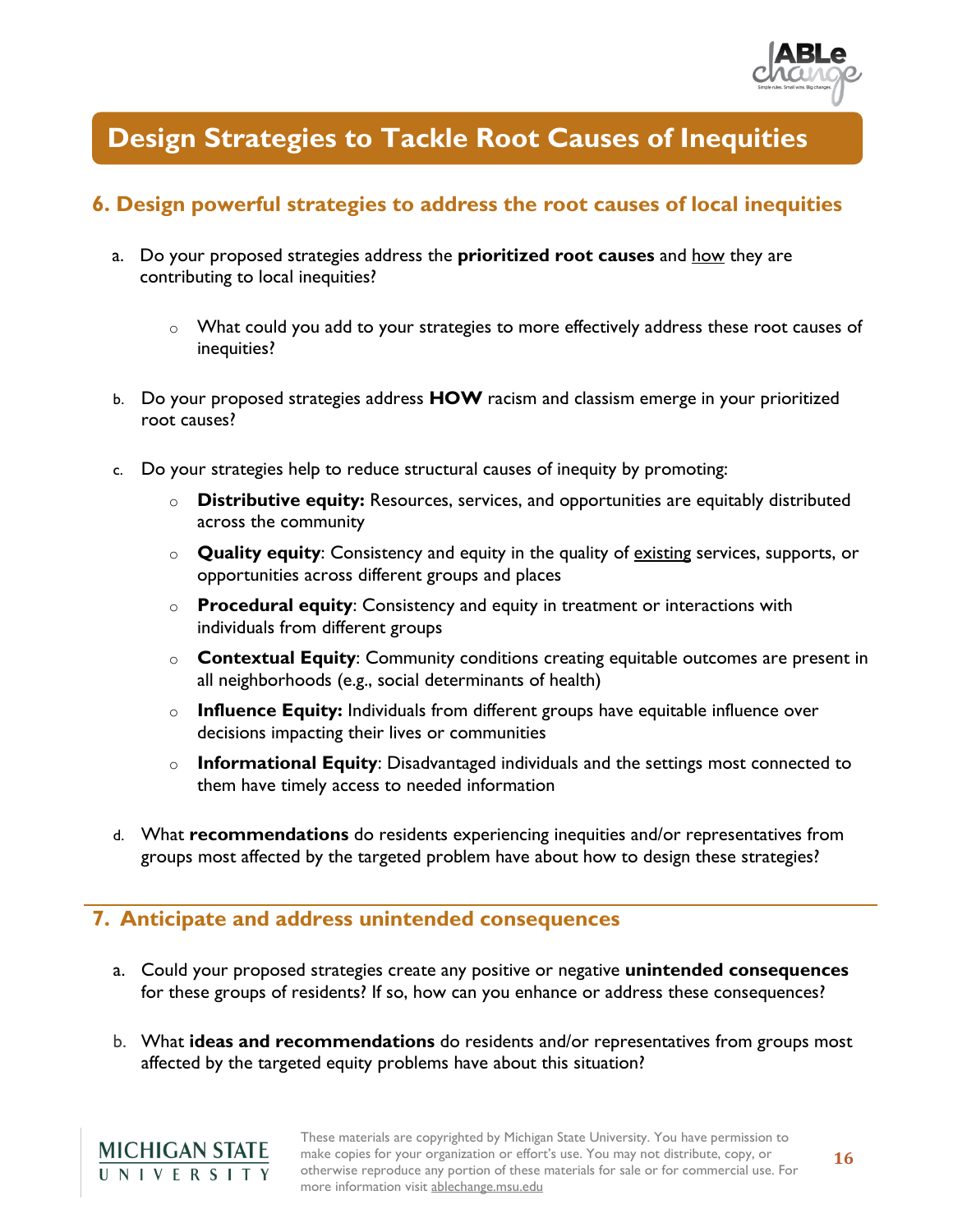

### **Design Strategies to Create an Equitable Community**

### **8. Design strategies to enhance local power and capacity**

- a. How can your strategies enhance…
	- **Social and connective** power and capacity within communities experiencing inequities (e.g., social networks and cohesion, social capital, positive adult-youth relationships, venues for civic and community engagement)?
	- **Economic** power and capacity within communities experiencing inequities (e.g., meaningful employment opportunities)?
	- **Political** power and capacity within communities experiencing inequities (e.g., local leadership, advocacy, activism, venues for political engagement)?
	- **Learning** power and capacity within communities experiencing inequities (e.g., gathering and using data, feedback loops with local organizations)?
- b. What **ideas and recommendations** do residents and/or representatives from groups most affected by the targeted equity problems have about this situation?

#### **9. Design strategies to promote shared accountability**

a. How can your strategies **promote shared community accountability** for promoting local equity in wellbeing?

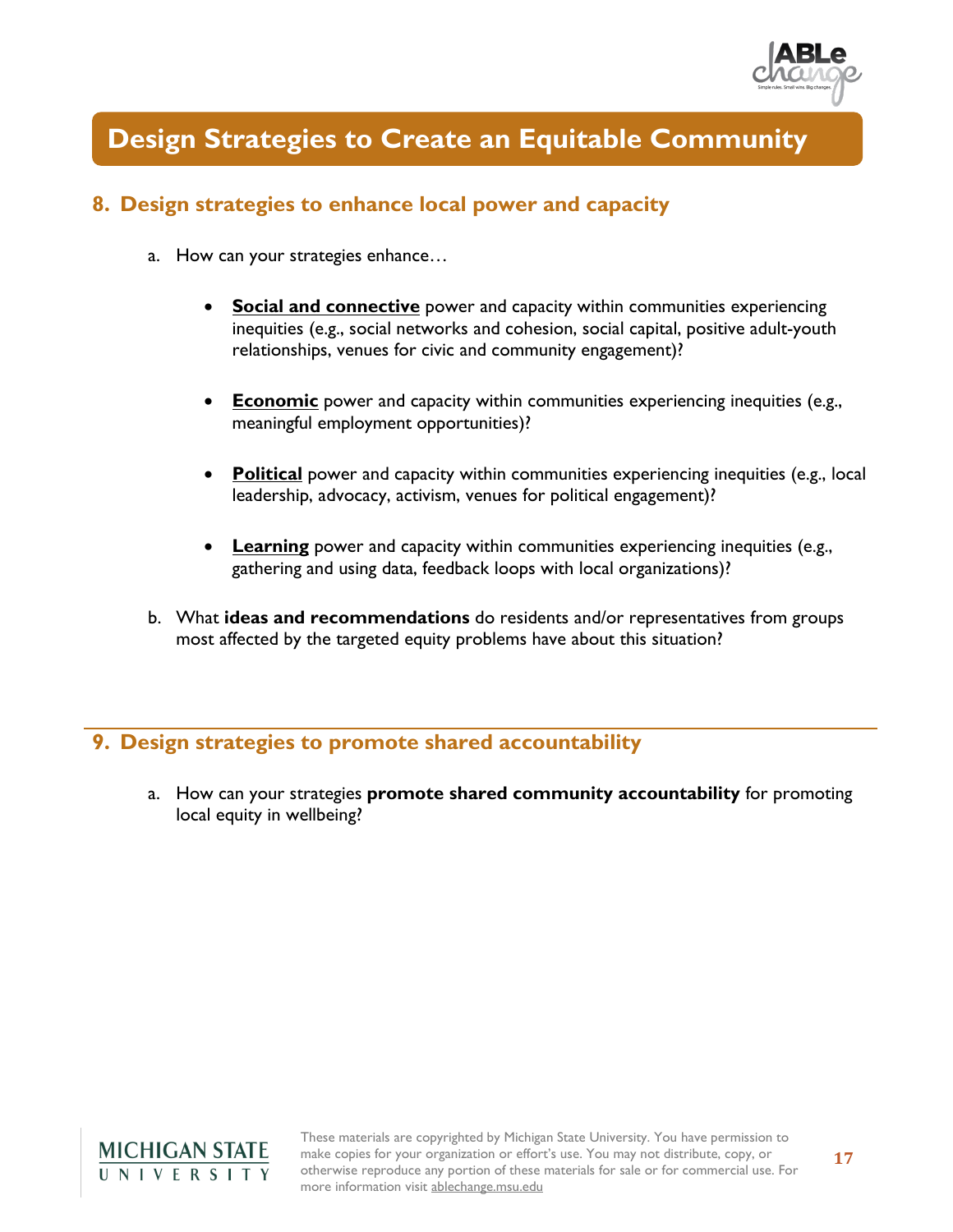

**Comprehensive Assessment Questions for Phase 3: Supporting Effective Implementation of Equity Efforts**

# **Create Climate for Effective Equity Implementation**

#### **1. Identify relevant partners**

a. How will you meaningfully and authentically **engage groups** experiencing targeted inequities (in addition to other relevant community partners) in carrying out this strategy?

#### **2. Promote diffusion of equity strategies**

- a. What **processes can you use to spread the word** about your equity strategies to all relevant people who need to adopt it – including groups and settings experiencing targeted inequities?
- b. What is the best way to **describe your equity strategies** so individuals see them as necessary, beneficial, and feasible?
- c. How might **current expectations and norms** around pursuing equity (vs. equality) need to shift to encourage people to adopt your strategies?
- d. How can you **expand your diffusion** efforts over time to reach other stakeholders and settings who could play a role in carrying out your equity strategies?

#### **3. Promote effective use of equity strategies**

- a. What **skills, knowledge, and capacities** do local stakeholders and settings still need in order to effectively carry out your equity strategies? How will you build these capacities?
- b. How can you promote **new expectations and shared accountability** to ensure local stakeholders and settings continue to carry out your equity strategies over time?

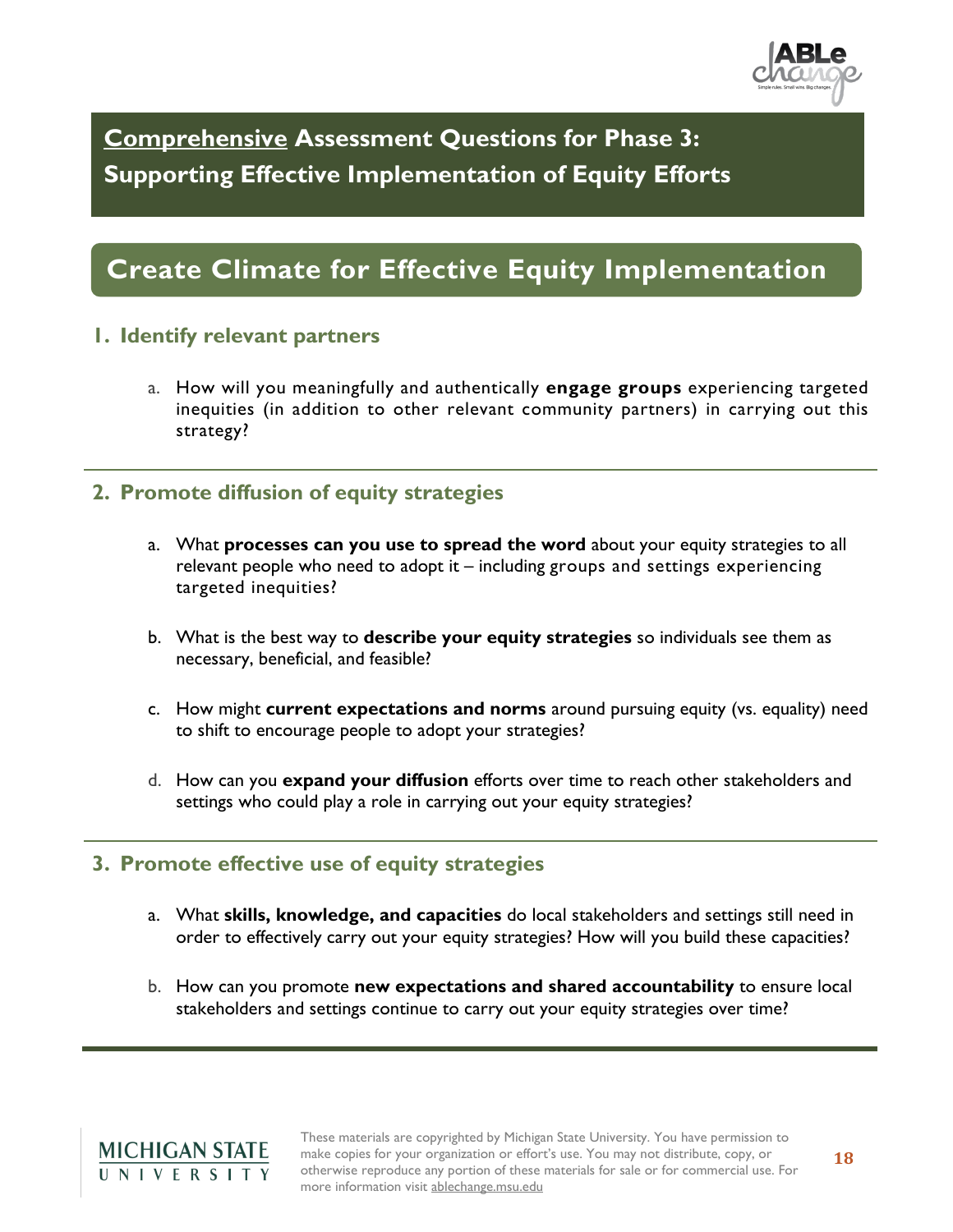

#### **4. Promote equity dose**

- a. How can you ensure your strategies will **reach and benefit** residents experiencing the worst outcomes/greatest inequities related to your Shared Vision, given their unique needs and circumstances?
- b. How can you ensure your strategies will have a **strong enough impact** to shift root causes driving local inequities (e.g., sufficient exposure, amount, size, magnitude, etc.)?
- c. What **ideas and recommendations** do groups experiencing targeted inequities have to increase your equity dose?

### **Track Implementation and Equity Progress**

- **5. Gather rapid feedback on implementation of equity strategies**
	- a. What **rapid feedback data** will you gather to assess the extent to which…
		- Relevant stakeholders and settings are **aware** of the equity strategy
		- Relevant stakeholders and settings have **buy-in** around the equity strategy
		- Relevant stakeholders and settings are actually **adopting** the equity strategy
		- Relevant stakeholders and settings are **effectively and consistently using** the equity strategy
		- The equity strategy is **reaching and benefiting** groups and settings experiencing targeted inequities
		- The equity strategy is having a **strong enough effect** to shift root causes driving inequities
	- b. How will you rapidly **gather this information** in ways that respect the needs, preferences, and cultural traditions of groups experiencing targeted inequities (e.g., vet questions with residents prior to asking, use culturally responsive data collection methods)?

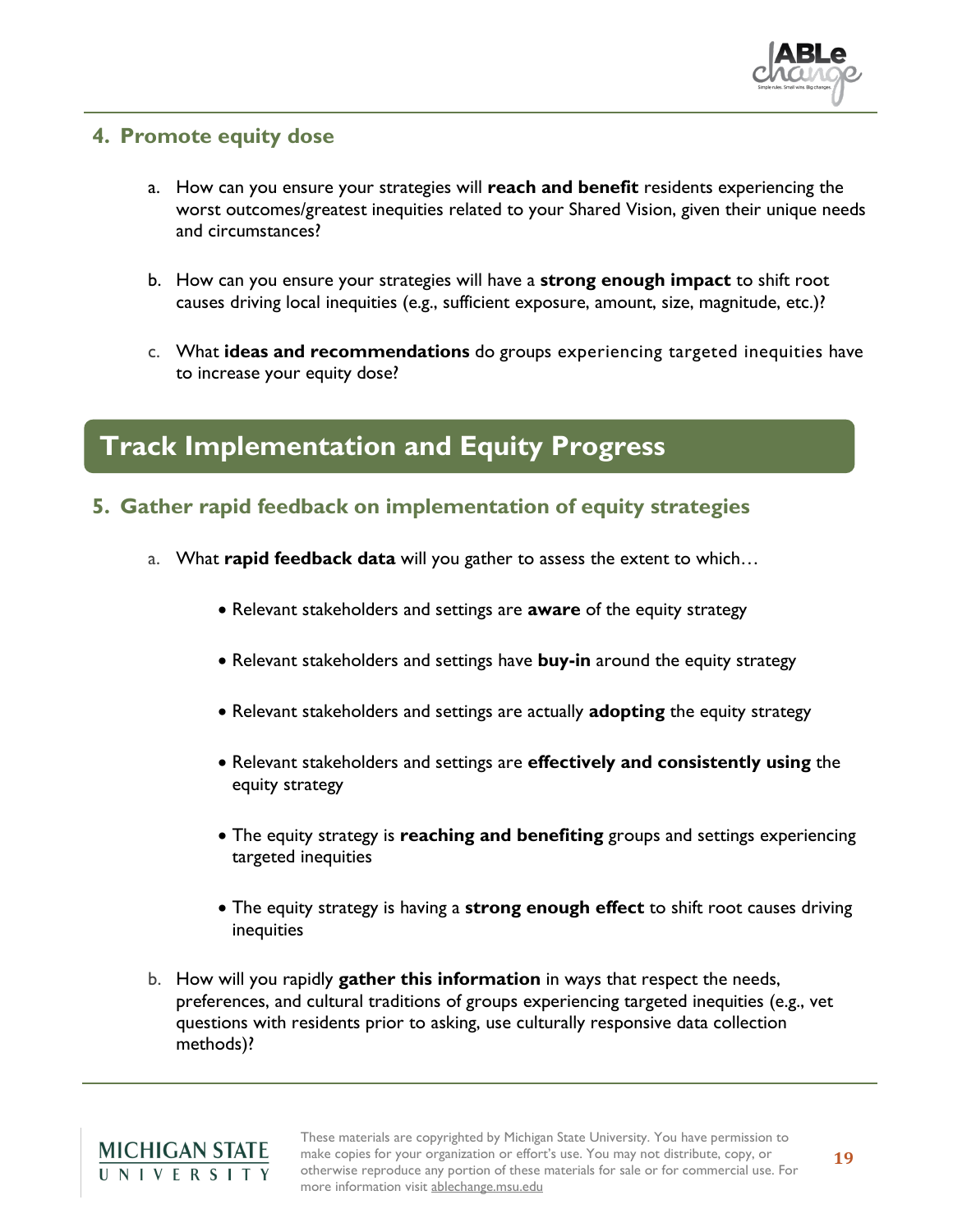

# **Address Emerging Implementation Barriers**

#### **6. Make sense of feedback**

- a. How will you authentically **engage groups** experiencing targeted inequities in **making sense of rapid feedback** on the implementation of your equity strategies?
- b. How will you authentically **engage groups** experiencing targeted inequities in helping to design ways to address emerging **implementation barriers**?

### **7. Adapt quickly**

a. How will you ensure relevant individuals and settings **address emerging implementation barriers** affecting your equity strategies?

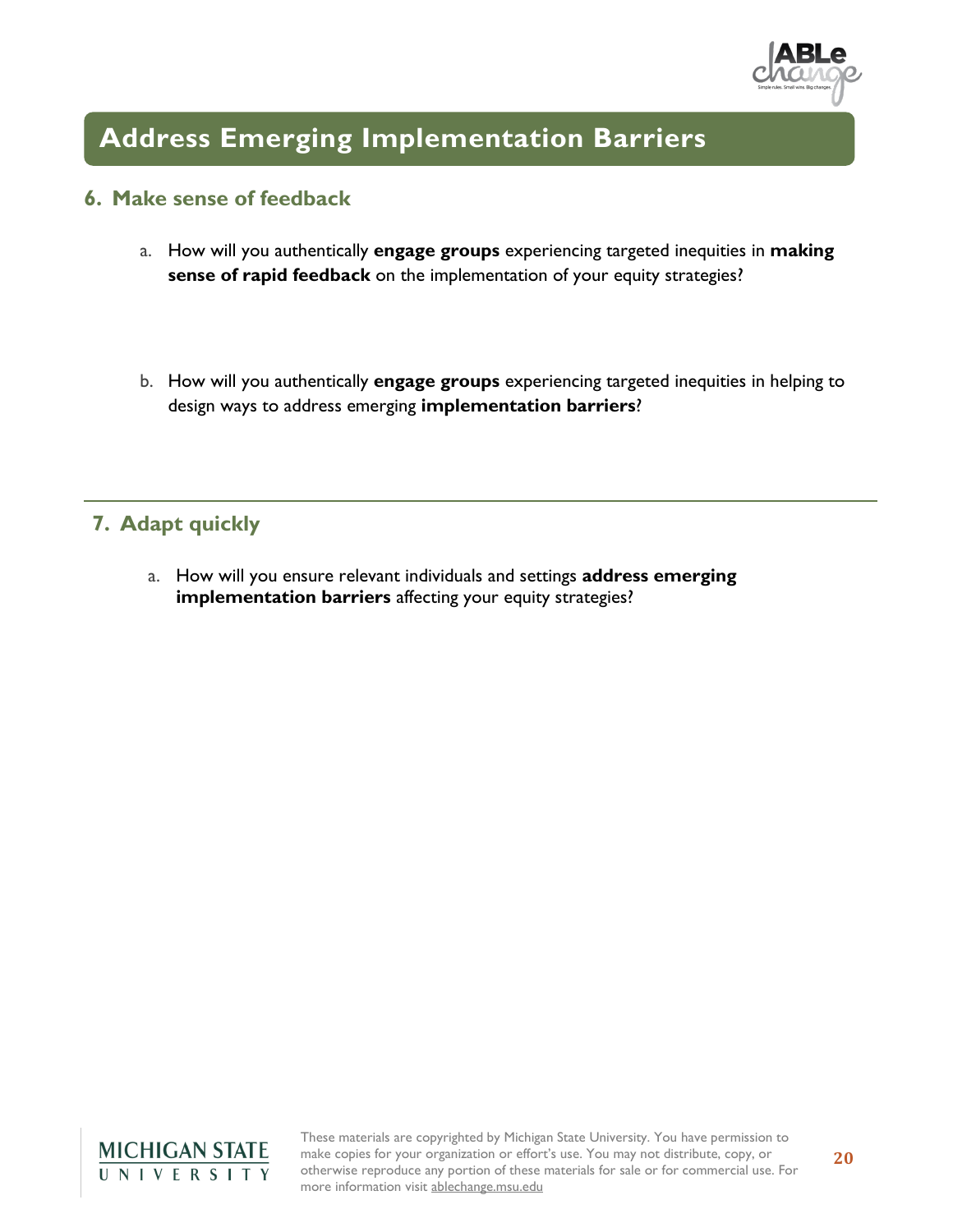

**Comprehensive Assessment Questions for Phase 4: Learn about Impact of Equity Efforts**

**Track Outcomes to Assess Progress in Reducing Inequities** 

#### **1. Identify equity outcomes**

- a. What outcomes and indicators did you select to track progress on reducing your **targeted inequities** (see question 5 in Define Equity Assessment)?
- b. What outcomes and indicators did you select to track progress on reducing your **targeted root causes** (see question 9 in Define Equity Assessment)?
- c. What **additional outcomes** (if any) should you track to assess progress on reducing your targeted inequities and root causes?

#### **2. Gather equity data**

- a. How will you collect new and/or secondary disaggregated data (qualitative and/or quantitative) to assess changes in your **targeted inequities**?
- b. How will you collect new and/or secondary data (qualitative and/or quantitative) to assess changes in your **targeted root causes**?
- c. How will you engage **groups experiencing inequities** in these processes by either directly providing data or helping to gather data from others?

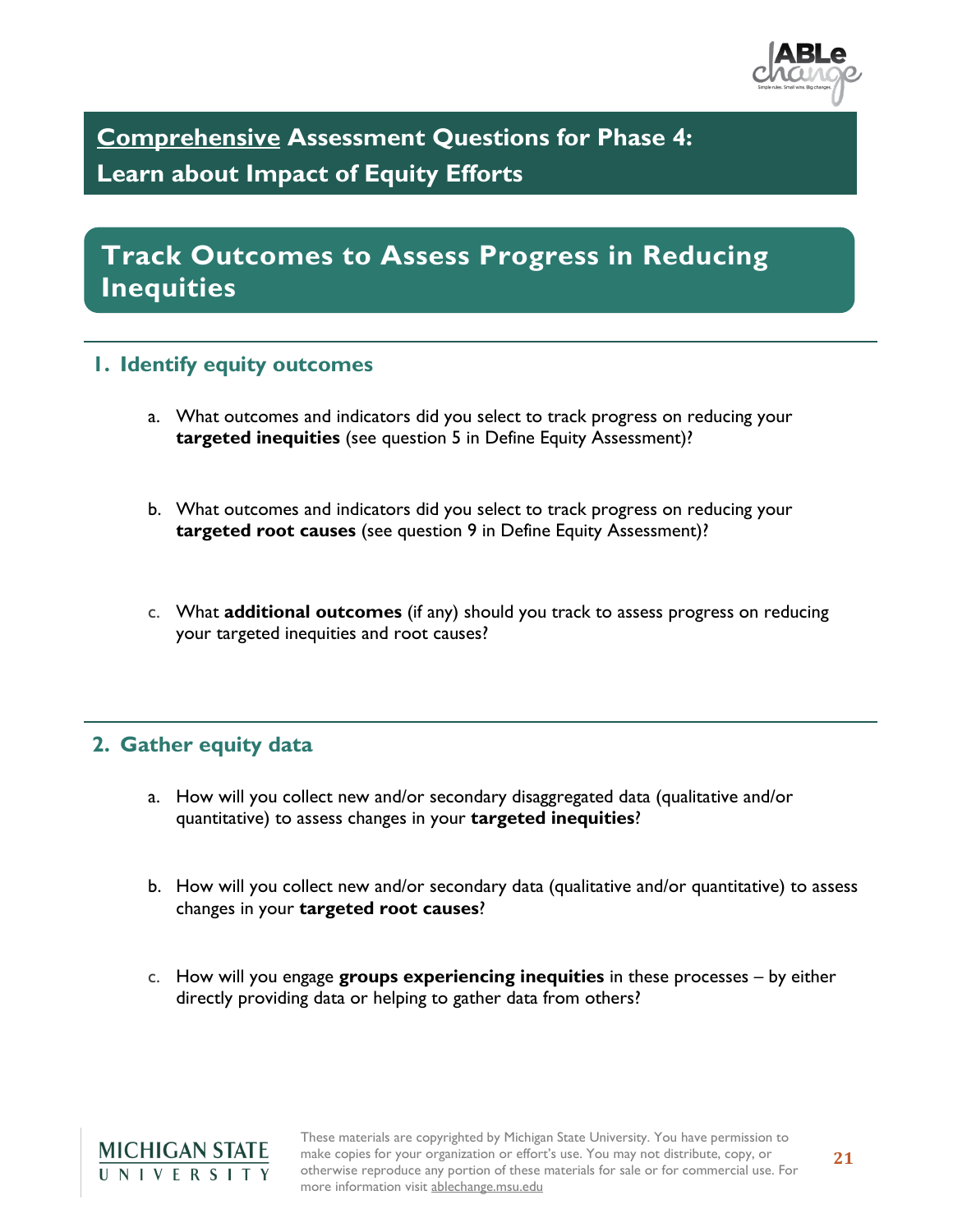

### **Identify and address systems responses to change**

#### **3. Track emerging system responses**

- a. What process will you put in place to **track how the system is responding** to your equity strategies?
- b. To what extent are you seeing **positive system responses** to your equity strategies such as:
	- Emerging funding opportunities?
	- Increasing engagement and public will?
- c. To what extent are you seeing **negative system responses** to your equity strategies such as:
	- **System overload:** increases to the flow of clients, information, or resources is starting to overwhelm system capacity (staff, resources, program slots, etc.)?
	- **Problem re-location:** strategies eliminate a problem (e.g., gang activity) within one neighborhood or community, but also causes the problem to relocate to a different neighborhood or community that lacks similar resources?
	- **Competition for Resources:** stakeholders and settings shift resources away from one set of necessary activities in order to support the demands of the strategy, which leads to new problems?

#### **4. Adapt quickly to system responses**

- a. How will you **share feedback** on emerging system responses with relevant stakeholders and settings in a position to address them?
- b. How will you **engage groups** experiencing inequities in addressing emerging system responses?

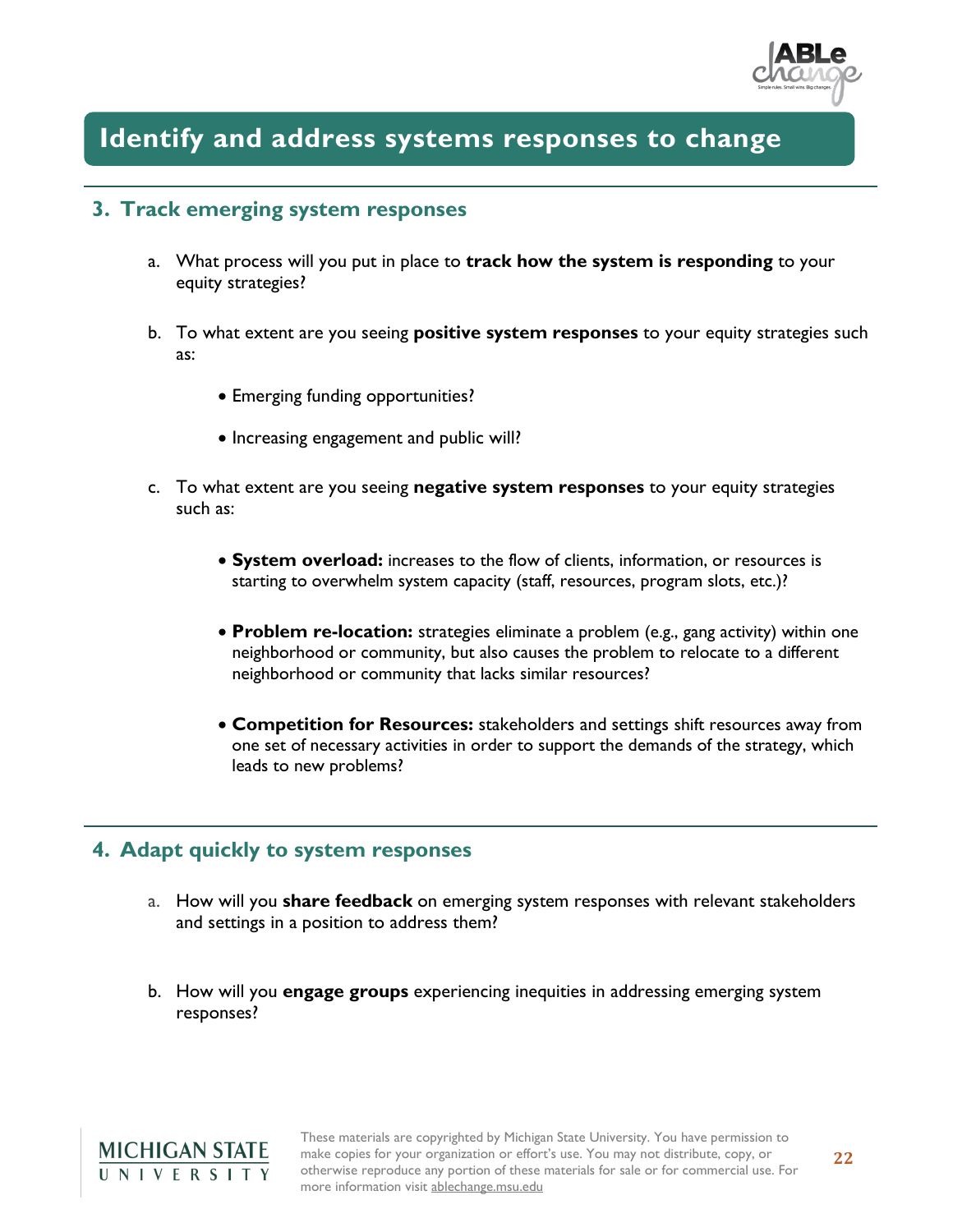

# **Determine Next Steps Based on Progress in Reducing Inequalities**

### **5. Make sense of equity progress**

- a. How will you set up **intentional and frequent processes** to reflect on and make sense of data on your targeted inequities and root causes?
- b. How will you **engage groups experiencing targeted inequities** in making sense of your outcome data (e.g., determining to what extent differences between groups with best and worst outcomes are decreasing over time)?
	- How will you **build the capacity** of local stakeholders including those from groups experiencing targeted inequities – to effectively engage in the sense-making processes?
- c. How will you summarize disaggregated outcome data so it is easy to examine **intersectionalities** (e.g., outcomes for individuals from multiple group identities)?
- d. To what extent are your targeted inequities and root causes **starting to shift**?
	- To what extent is the **gap between groups** with the best and worst outcomes decreasing over time?
	- Which groups or settings are **benefiting the most** from these changes? Which groups or settings are **benefiting the least**? Why is this happening?
- e. **Why** are these shifts in targeted inequities and root causes happening (or not happening)?
	- What **role are your strategies** playing in these shifts? What aspects of your strategies are helping to bring about these changes? What aspects are not making a difference?
	- What **other efforts or conditions** are contributing to these shifts?
- f. How will you **communicate progress** on reducing targeted inequities and root causes with the broader community?